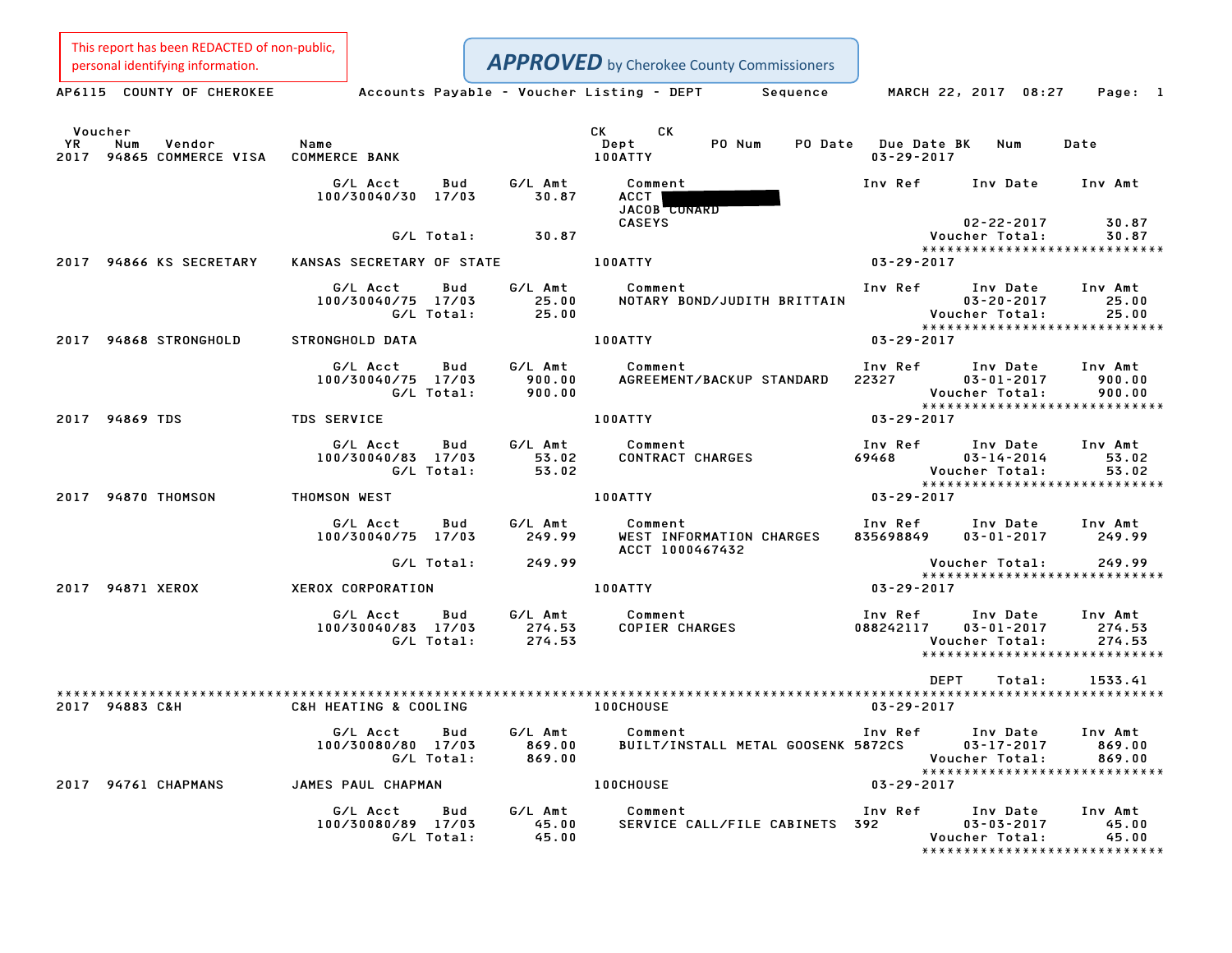|             |                  | AP6115 COUNTY OF CHEROKEE     |                                                                          |                   |                             | Accounts Payable – Voucher Listing – DEPT         Sequence |                       | MARCH 22, 2017 08:27                                                | Page: 2                     |
|-------------|------------------|-------------------------------|--------------------------------------------------------------------------|-------------------|-----------------------------|------------------------------------------------------------|-----------------------|---------------------------------------------------------------------|-----------------------------|
| YR.<br>2017 | Voucher<br>Num   | Vendor<br>94757 COMMERCE VISA | Name<br><b>COMMERCE BANK</b>                                             |                   |                             | CK .<br>CK.<br>PO Num<br>Dept<br><b>100CHOUSE</b>          | PO Date Due Date BK   | Num<br>$03 - 29 - 2017$                                             | Date                        |
|             |                  |                               | G/L Acct<br>100/30080/75 17/03                                           | Bud               | G/L Amt<br>899.00           | Comment<br><b>ACCT</b><br>RODNEY EDMONDSON                 | Inv Ref               | Inv Date                                                            | Inv Amt                     |
|             |                  |                               |                                                                          | G/L Total:        | 899.00                      | REGISTRATION SERVICE                                       |                       | $03 - 01 - 2017$<br>Voucher Total:<br>***************************** | 899.00<br>899.00            |
|             |                  | 2017 94762 COMMERCE VISA      | <b>COMMERCE BANK</b>                                                     |                   |                             | 100CHOUSE                                                  | $03 - 29 - 2017$      |                                                                     |                             |
|             |                  |                               | G/L Acct<br>100/30080/40 17/03                                           | Bud               | G/L Amt<br>43.14            | Comment<br>ACCT  <br><b>RALPH HOUSER</b>                   | Inv Ref               | Inv Date                                                            | Inv Amt                     |
|             |                  |                               |                                                                          | G/L Total:        | 43.14                       | <b>NORWEX</b>                                              |                       | $02 - 25 - 2017$<br>Voucher Total:                                  | 43.14<br>43.14              |
|             |                  |                               | 2017 94764 FISHER, PATTERS FISHER, PATTERSON, SAYLER & SMITH L 100CHOUSE |                   |                             |                                                            | 03-29-2017            | *****************************                                       |                             |
|             |                  |                               | G/L Acct                                                                 | Bud               | G/L Amt                     | Comment                                                    | Inv Ref               | Inv Date                                                            | Inv Amt                     |
|             |                  |                               | 100/30080/89 17/03                                                       |                   | 6079.64                     | TAX APPRAISAL/GALENA<br>NATL INDIAN GAMING COMM            | 80338<br>80353        | $02 - 10 - 2017$<br>$02 - 10 - 2017$                                | 2460.00<br>3619.64          |
|             |                  |                               |                                                                          | G/L Total:        | 6079.64                     |                                                            |                       | Voucher Total:<br>*****************************                     | 6079.64                     |
|             | 2017 94766 KONE  |                               | KONE INC                                                                 |                   |                             | <b>100CHOUSE</b>                                           | 03-29-2017            |                                                                     |                             |
|             |                  |                               | G/L Acct<br>100/30080/80 17/03                                           | Bud               | G/L Amt<br>1199.19          | Comment<br>MAINTENANCE COVERAGE<br>$3/1/17 - 5/31/17$      | Inv Ref<br>949563387  | Inv Date<br>$03 - 01 - 2017$                                        | Inv Amt<br>1199.19          |
|             |                  |                               |                                                                          | G/L Total:        | 1199.19                     |                                                            |                       | Voucher Total:                                                      | 1199.19                     |
|             |                  |                               | 2017 94828 KS DEPT OF REVE KANSAS DEPARTMENT OF REVENUE                  |                   |                             | <b>100CHOUSE</b>                                           | $03 - 29 - 2017$      | *****************************                                       |                             |
|             |                  |                               | G/L Acct<br>100/30080/73 17/03                                           | Bud<br>G/L Total: | G/L Amt<br>536.07<br>536.07 | Comment<br>MILEAGE/DRIVERS LICENSE                         | Inv Ref<br>$2017 - 8$ | Inv Date<br>$03 - 13 - 2017$<br>Voucher Total:                      | Inv Amt<br>536.07<br>536.07 |
|             |                  | 2017 94827 OFFICE FIRE        | OFFICE OF THE STATE FIRE MARSHAL                                         |                   |                             | <b>100CHOUSE</b>                                           | 03-29-2017            | ******************************                                      |                             |
|             |                  |                               | G/L Acct<br>100/30080/80 17/03                                           | Bud<br>G/L Total: | G/L Amt<br>60.00<br>60.00   | Comment<br>CERT FEES/WATER TUBES                           | Inv Ref<br>455863     | Inv Date<br>$03 - 10 - 2017$<br>Voucher Total:                      | Inv Amt<br>60.00<br>60.00   |
|             |                  | 2017 94884 PITNEY GLOBAL      | PITNEY BOWES                                                             |                   |                             | 100CHOUSE                                                  | 03-29-2017            | *****************************                                       |                             |
|             |                  |                               | G/L Acct<br>100/30080/83 17/03                                           | Bud               | G/L Amt<br>1573.68          | Comment<br>LEASE 1/7/17 - 4/6/17<br>ACCT 0011679192        | Inv Ref               | Inv Date<br>3303030533  03-08-2017                                  | Inv Amt<br>1573.68          |
|             |                  |                               |                                                                          | G/L Total:        | 1573.68                     |                                                            |                       | Voucher Total:                                                      | 1573.68                     |
|             | 2017 94768 STEAM |                               | STEAM WAY RESTORATIONS                                                   |                   |                             | <b>100CHOUSE</b>                                           | $03 - 29 - 2017$      | *****************************                                       |                             |
|             |                  |                               | G/L Acct<br>100/30080/80 17/03                                           | Bud<br>G/L Total: | G/L Amt<br>768.64<br>768.64 | Comment<br>CARPET CLEANING                                 | Inv Ref<br>SI14320    | Inv Date<br>$03 - 04 - 2017$<br>Voucher Total:                      | Inv Amt<br>768.64<br>768.64 |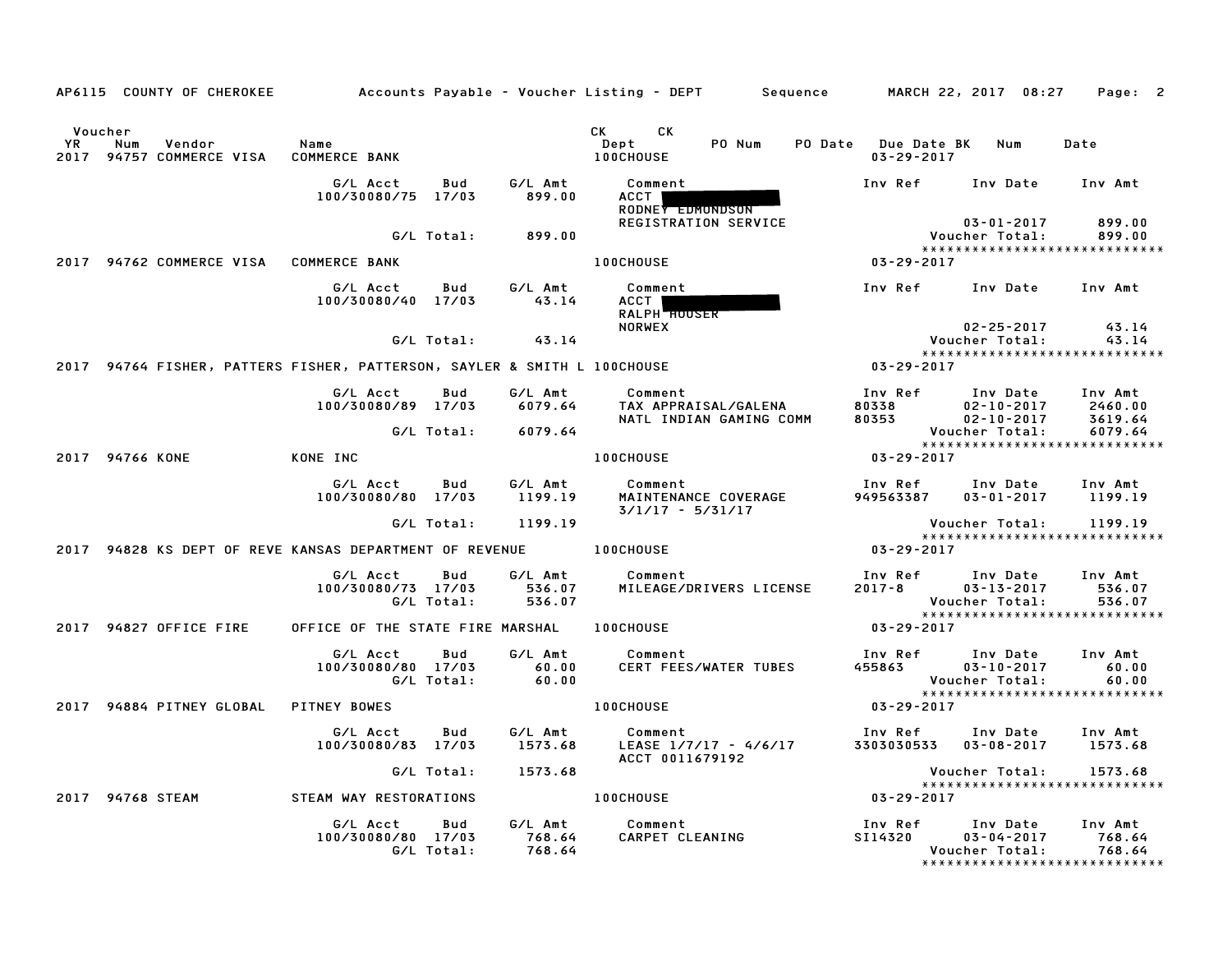|     | AP6115 COUNTY OF CHEROKEE                       |                                                     |                                 | Accounts Payable – Voucher Listing – DEPT         Sequence         MARCH 22, 2017  08:27 |                                         |                                                                                        | Page: 3                         |
|-----|-------------------------------------------------|-----------------------------------------------------|---------------------------------|------------------------------------------------------------------------------------------|-----------------------------------------|----------------------------------------------------------------------------------------|---------------------------------|
| YR. | Voucher<br>Num<br>Vendor<br>2017 94857 STOCKTON | Name<br>STOCKTON RESORATION CO                      |                                 | PO Num<br>Dept<br>100CHOUSE                                                              | PO Date Due Date BK<br>$03 - 29 - 2017$ | CK<br>Num                                                                              | CK<br>Date                      |
|     |                                                 | G/L Acct<br>Bud<br>100/30080/80 17/03<br>G/L Total: | G/L Amt<br>14062.50<br>14062.50 | Comment<br>COURTHOUSE MAINTENANCE                                                        | Inv Ref<br>695688                       | Inv Date<br>$03 - 20 - 2017$<br>Voucher Total:<br>*****************************        | Inv Amt<br>14062.50<br>14062.50 |
|     | 2017 94885 TOUCHTON                             | TOUCHTON ELECTRIC INC                               |                                 | <b>100CHOUSE</b>                                                                         | $03 - 29 - 2017$                        |                                                                                        |                                 |
|     |                                                 | G/L Acct<br>Bud<br>100/30080/80 17/03<br>G/L Total: | G/L Amt<br>34.00<br>34.00       | Comment<br>ALARM 4/1/17 - 4/30/17                                                        | Inv Ref<br>17582                        | Inv Date<br>$03 - 15 - 2017$<br>Voucher Total:<br>******************************       | Inv Amt<br>34.00<br>34.00       |
|     |                                                 |                                                     |                                 |                                                                                          |                                         | DEPT<br>Total:                                                                         | 26169.86                        |
|     | 2017 94769 GALENA SENTINEL THE SENTINEL-TIMES   |                                                     |                                 | 100COMM                                                                                  | $03 - 29 - 2017$                        |                                                                                        |                                 |
|     |                                                 | G/L Acct<br>Bud<br>100/30010/78 17/03<br>G/L Total: | G/L Amt<br>49.00<br>49.00       | Comment<br>LEGAL RESOLUTION 6-2017                                                       | Inv Ref<br>1980 1980                    | Inv Date<br>$03 - 06 - 2017$<br>Voucher Total:<br>*****************************        | Inv Amt<br>49.00<br>49.00       |
|     |                                                 |                                                     |                                 |                                                                                          |                                         | DEPT<br>Total:                                                                         | 49.00                           |
|     | 2017 94872 CULLIGAN                             | CULLIGAN OF JOPLIN                                  |                                 | 100DCOURT                                                                                | $03 - 29 - 2017$                        |                                                                                        |                                 |
|     |                                                 | G/L Acct<br>Bud<br>100/30070/89 17/03               | G/L Amt<br>43.25                | Comment<br>WATER<br><b>COOLER RENTAL</b>                                                 | Inv Ref<br>94625<br>95023               | Inv Date<br>$02 - 28 - 2017$<br>$02 - 28 - 2017$                                       | Inv Amt<br>24.75<br>18.50       |
|     |                                                 | G/L Total:                                          | 43.25                           |                                                                                          |                                         | Voucher Total:<br>*****************************                                        | 43.25                           |
|     | 2017 94873 ETTINGERS                            | ETTINGER'S OFFICE SUPPLY                            |                                 | 100DCOURT                                                                                | $03 - 29 - 2017$                        |                                                                                        |                                 |
|     |                                                 | G/L Acct<br>Bud<br>100/30070/21 17/03<br>G/L Total: | G/L Amt<br>93.29<br>93.29       | Comment<br>FILES, CHAIRMAT                                                               | Inv Ref<br>4867380                      | Inv Date<br>$03 - 08 - 2017$<br><b>Voucher Total:</b><br>***************************** | Inv Amt<br>93.29<br>93.29       |
|     | 2017 94874 KDJA                                 | KDJA                                                |                                 | 100DCOURT                                                                                | 03-29-2017                              |                                                                                        |                                 |
|     |                                                 | G/L Acct<br>Bud<br>100/30070/75 17/03               | G/L Amt<br>75.00                | Comment<br>2017 ANNUAL MEMBERSHIP<br>HON. OLIVER KENY LYNCH                              | Inv Ref                                 | Inv Date<br>$11 - 21 - 2016$                                                           | Inv Amt<br>75.00                |
|     |                                                 | G/L Total:                                          | 75.00                           |                                                                                          |                                         | Voucher Total:<br>*****************************                                        | 75.00                           |
|     | 2017 94875 MILLER, T                            | <b>TRESA MILLER</b>                                 |                                 | 100DCOURT                                                                                | $03 - 29 - 2017$                        |                                                                                        |                                 |
|     |                                                 | G/L Acct<br>Bud<br>100/30070/73 17/03<br>G/L Total: | G/L Amt<br>21.48<br>21.48       | Comment<br>TRAVEL EXPENSE                                                                | Inv Ref                                 | Inv Date<br>$03 - 15 - 2017$<br>Voucher Total:<br>*****************************        | Inv Amt<br>21.48<br>21.48       |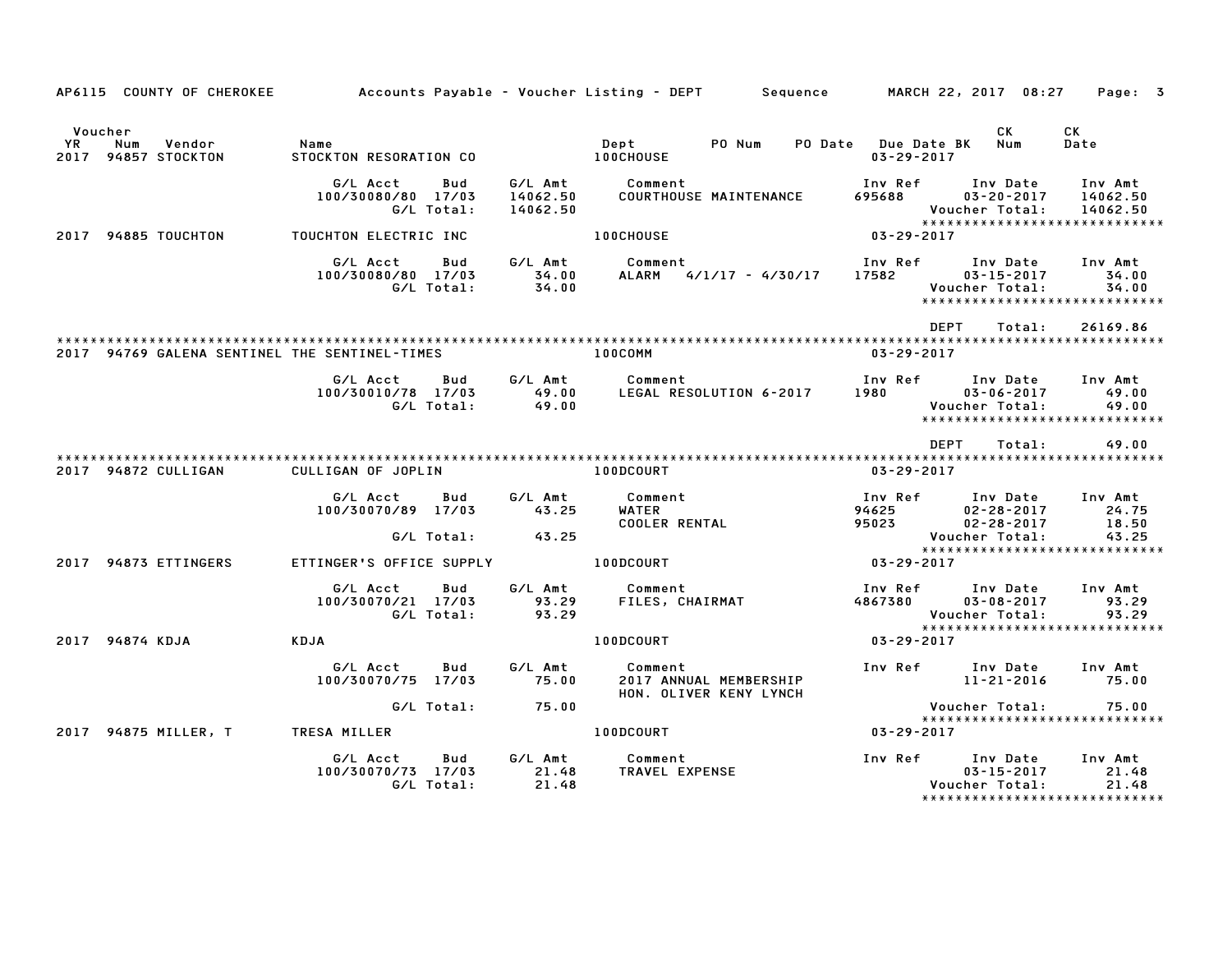| AP6115 COUNTY OF CHEROKEE                                 |                                                                            |                   |                                                 | Accounts Payable – Voucher Listing – DEPT         Sequence                                                                                                |                                                    | MARCH 22, 2017 08:27                                                                                                           | Page: 4                                                            |
|-----------------------------------------------------------|----------------------------------------------------------------------------|-------------------|-------------------------------------------------|-----------------------------------------------------------------------------------------------------------------------------------------------------------|----------------------------------------------------|--------------------------------------------------------------------------------------------------------------------------------|--------------------------------------------------------------------|
| Voucher<br>YR.<br>Num<br>Vendor<br>2017 94876 REDWOOD TOX | Name<br>REDWOOD TOXICOLOGY LABORATORY, INC 100DCOURT                       |                   |                                                 | CK.<br>CK.<br>PO Num<br>Dept<br>PO Date                                                                                                                   | <b>Due Date BK</b><br>$03 - 29 - 2017$             | Num                                                                                                                            | Date                                                               |
|                                                           | G/L Acct<br>100/30070/29 17/03                                             | Bud<br>G/L Total: | G/L Amt<br>12.50<br>12.50                       | Comment<br>DRUG TEST                                                                                                                                      | Inv Ref<br>10904820172 02-28-2017                  | Inv Date<br>Voucher Total:                                                                                                     | Inv Amt<br>12.50<br>12.50<br>*****************************         |
|                                                           |                                                                            |                   |                                                 |                                                                                                                                                           | <b>DEPT</b>                                        | Total:                                                                                                                         | 245.52                                                             |
| 2017 94771 ETTINGERS                                      | ETTINGER'S OFFICE SUPPLY                                                   |                   |                                                 | 100DEPT OFF                                                                                                                                               | $03 - 29 - 2017$                                   |                                                                                                                                |                                                                    |
|                                                           | G/L Acct<br>100/30330/31 17/03<br>100/30330/23 17/03<br>100/30330/31 17/03 | Bud<br>G/L Total: | G/L Amt<br>141.96<br>270.18<br>254.09<br>666.23 | Comment<br>TOWELS, LINERS, TRASH BAGS 4867360<br>CASTER, DUET, CHAIR MAT<br>PAPER, STAPLER<br><b>GLASS CLEANER</b><br>DISPENSER, GLOVES, T/TISSUE 4870920 | Inv Ref<br>4867390<br>4870940<br>4867361           | Inv Date<br>$03 - 08 - 2017$<br>$03 - 08 - 2017$<br>$03 - 15 - 2017$<br>$03 - 10 - 2017$<br>$03 - 15 - 2017$<br>Voucher Total: | Inv Amt<br>141.96<br>72.08<br>198.10<br>5.99<br>248.10<br>666.23   |
|                                                           |                                                                            |                   |                                                 |                                                                                                                                                           |                                                    |                                                                                                                                | *****************************                                      |
| 2017 94772 FOUR STATE PRIN FOUR STATE PRINTING            |                                                                            |                   |                                                 | 100DEPT OFF                                                                                                                                               | $03 - 29 - 2017$                                   |                                                                                                                                |                                                                    |
|                                                           | G/L Acct<br>100/30330/22 17/03<br>100/30330/30 17/03<br>100/30330/29 17/03 | Bud               | G/L Amt<br>100.00<br>43.45<br>893.00            | Comment<br><b>BUSINESS CARDS</b><br>DEPOSIT ONLY STAMP<br>WITHOUT RECOURSE STAMP<br><b>DISCOUNT</b>                                                       | Inv Ref<br>70308<br>70259                          | Inv Date<br>$03 - 07 - 2017$<br>$02 - 21 - 2017$                                                                               | Inv Amt<br>100.00<br>34.50                                         |
|                                                           |                                                                            | G/L Total:        | 1036.45                                         | NOTARY STAMP/J BRITTAIN<br><b>ENVELOPES</b>                                                                                                               | 70212<br>70283                                     | $02 - 06 - 2017$<br>$02 - 28 - 2017$<br>Voucher Total:                                                                         | 8.95<br>893.00<br>1036.45                                          |
| 2017 94867 OFFICE 8004                                    | OFFICE DEPOT BUSINESS CREDIT                                               |                   |                                                 | 100DEPT OFF                                                                                                                                               | $03 - 29 - 2017$                                   |                                                                                                                                | *****************************                                      |
|                                                           | G/L Acct<br>100/30330/30 17/03                                             | Bud               | G/L Amt<br>125.29                               | Comment<br>ACCT<br>FASTENERS, PENS, TISSUE                                                                                                                | Inv Ref<br>908110028001 02-22-2017                 | Inv Date                                                                                                                       | Inv Amt<br>87.01                                                   |
|                                                           |                                                                            | G/L Total:        | 125.29                                          | DVD SPINDLE<br>CD SLEEVES                                                                                                                                 | 908320204001 02-23-2017<br>908322025901 02-23-2017 | Voucher Total:                                                                                                                 | 24.99<br>13.29<br>125.29                                           |
| 2017 94775 QUILL                                          | QUILL CORPORATION                                                          |                   |                                                 | 100DEPT OFF                                                                                                                                               | $03 - 29 - 2017$                                   |                                                                                                                                | ****************************                                       |
|                                                           | G/L Acct<br>100/30330/22 17/03                                             | Bud               | G/L Amt<br>280.58                               | Comment<br>INDEXES, FOLDERS, ENVELOPES 4880159<br>WIPES, POSTITS, PADS,                                                                                   | Inv Ref                                            | Inv Date<br>$03 - 03 - 2017$                                                                                                   | Inv Amt<br>182.31                                                  |
|                                                           |                                                                            | G/L Total:        | 280.58                                          | <b>BINDERS</b><br>INK<br>INK                                                                                                                              | 4883001<br>4904796<br>4979969                      | $03 - 03 - 2017$<br>$03 - 06 - 2017$<br>$03 - 08 - 2017$<br>Voucher Total:                                                     | 39.30<br>18.99<br>39.98<br>280.58<br>***************************** |
|                                                           |                                                                            |                   |                                                 |                                                                                                                                                           | <b>DEPT</b>                                        | Total:                                                                                                                         | 2108.55                                                            |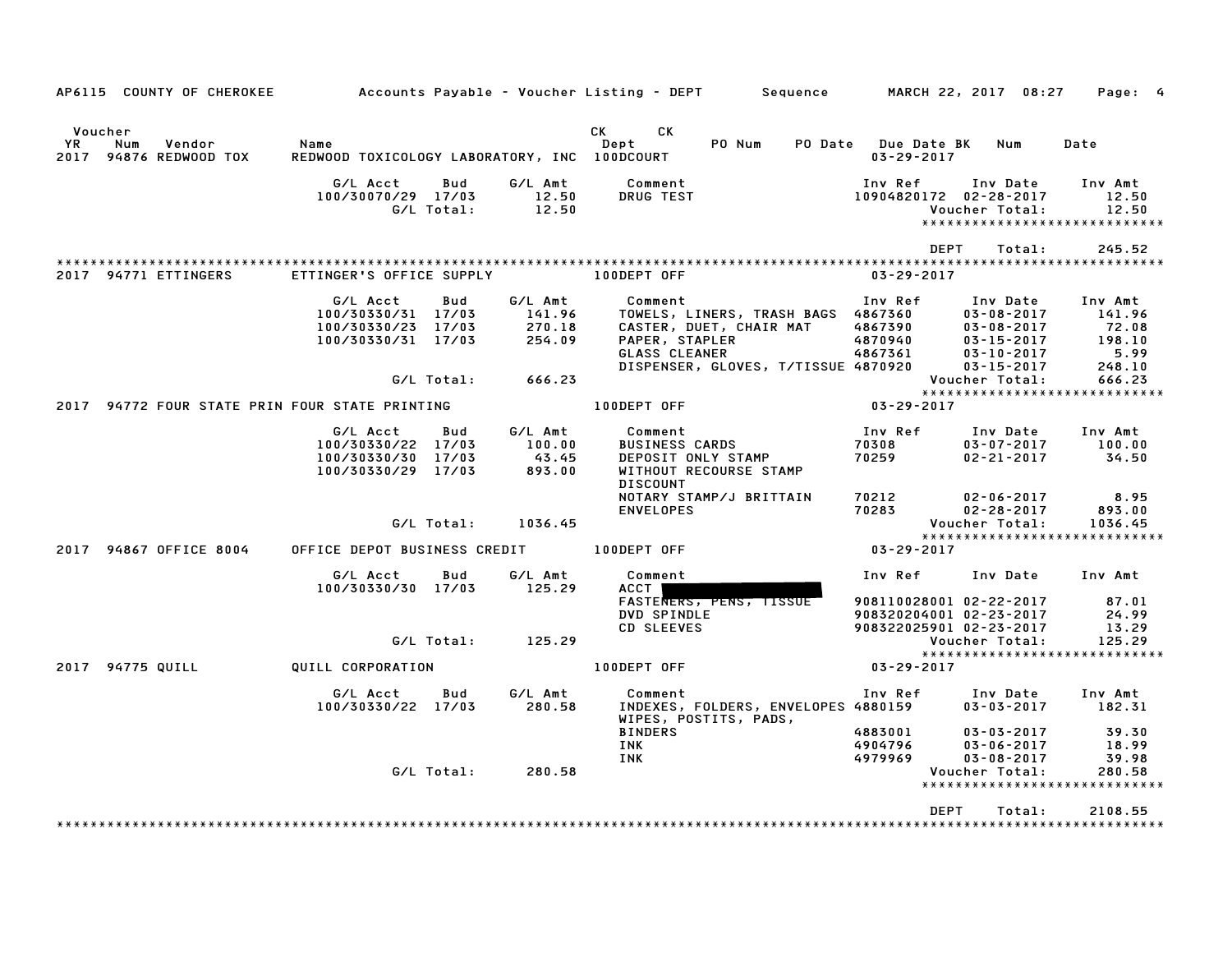|                                                             |                                                                                                                                                                                                                                |                      | AP6115 COUNTY OF CHEROKEE Accounts Payable - Voucher Listing - DEPT Sequence MARCH 22, 2017 08:27 Page: 5                                                                                                                               |                                                                                                               |                              |                                                    |
|-------------------------------------------------------------|--------------------------------------------------------------------------------------------------------------------------------------------------------------------------------------------------------------------------------|----------------------|-----------------------------------------------------------------------------------------------------------------------------------------------------------------------------------------------------------------------------------------|---------------------------------------------------------------------------------------------------------------|------------------------------|----------------------------------------------------|
| Voucher<br><b>YR</b><br>Num Vendor<br>2017 94862 BARNETT, M | Name and the state of the state of the state of the state of the state of the state of the state of the state of the state of the state of the state of the state of the state of the state of the state of the state of the s |                      |                                                                                                                                                                                                                                         | PO Date Due Date BK Num<br>03-29-2017                                                                         | CK                           | CK<br>Date                                         |
|                                                             |                                                                                                                                                                                                                                |                      | G/L Acct Bud G/L Amt Comment Inv Ref Inv Date Inv Amt<br>100/30090/89 17/03 1721.00 FLOOD INSURANCE REIMBURSMNT 03-20-2017 1721.00<br>G/L Total: 1721.00 FLOOD INSURANCE REIMBURSMNT Voucher Total: 1721.00<br>************************ |                                                                                                               |                              |                                                    |
| 2017 94776 CDL                                              | CDL ELECTRIC                                                                                                                                                                                                                   |                      | 100E/P                                                                                                                                                                                                                                  | $03 - 29 - 2017$                                                                                              |                              |                                                    |
|                                                             | G/L Total:                                                                                                                                                                                                                     | 500.00               | G/LAcct Bud G/LAmt Comment 1nvRef InvDate InvAmt<br>100/30090/89 17/03 500.00 SIRENREPAIR W61573 02-28-2017 500.00                                                                                                                      |                                                                                                               |                              | 500.00                                             |
| 2017 94886 HEARTLAND                                        | HEARTLAND ELECTRIC COOPERATIVE INC 100E/P                                                                                                                                                                                      |                      |                                                                                                                                                                                                                                         |                                                                                                               |                              |                                                    |
|                                                             |                                                                                                                                                                                                                                |                      |                                                                                                                                                                                                                                         | Inv Ref       Inv Date      Inv Amt<br>STORM SIREN   03-20-2017         45.15<br>Voucher Total:         45.15 |                              |                                                    |
| 2017 94863 QUALLS, NEIL                                     | NEAL QUALLS                                                                                                                                                                                                                    |                      | 100E/P                                                                                                                                                                                                                                  | $03 - 29 - 2017$                                                                                              |                              |                                                    |
|                                                             | G/L Acct Bud<br>100/30090/89 17/03<br>G/L Total:                                                                                                                                                                               |                      |                                                                                                                                                                                                                                         |                                                                                                               |                              |                                                    |
| 2017 94780 SEKRPC SEKRPC                                    |                                                                                                                                                                                                                                |                      | 100E/P                                                                                                                                                                                                                                  | $03 - 29 - 2017$                                                                                              |                              |                                                    |
|                                                             | G/L Acct Bud<br>100/30090/89 17/03<br>G/L Total:                                                                                                                                                                               | 14837.50<br>14837.50 | G/L Amt Comment                                                                                                                                                                                                                         |                                                                                                               |                              |                                                    |
| 2017 94778 VERIZON                                          | VERIZON WIRELESS AND RESERVE TO LOOK AND THE RESERVE TO A RESERVE THE RESERVE TO A RESERVE THE RESERVE THAT A STR                                                                                                              |                      |                                                                                                                                                                                                                                         | $03 - 29 - 2017$                                                                                              |                              |                                                    |
|                                                             | G/L Acct   Bud                                                                                                                                                                                                                 |                      | G/L Amt Comment<br>EARLY TERMINATION                                                                                                                                                                                                    | Inv Ref Inv Date Inv Amt<br>6206741410  03-13-2017  627.90                                                    |                              |                                                    |
|                                                             | G/L Total: 627.90                                                                                                                                                                                                              |                      |                                                                                                                                                                                                                                         | Voucher Total: 627.90<br>****************************                                                         |                              |                                                    |
| 2017 94829 WESTAR                                           | WESTAR ENERGY 100E/P                                                                                                                                                                                                           |                      |                                                                                                                                                                                                                                         | $03 - 29 - 2017$                                                                                              |                              |                                                    |
|                                                             |                                                                                                                                                                                                                                |                      | ur Url Amt Comment<br>100/30090/89 17/03 32.56 ACCT 2457329745<br>G/L Total: 32.56                                                                                                                                                      | Inv Ref      Inv Date     Inv Amt<br>STORM SIREN 03-13-2017 32.56<br>Voucher Total: 32.56                     | Voucher Total:               | 32.56<br>*****************************             |
| 94782 SANDERS, R<br>2017                                    | <b>RODNEY SANDERS</b>                                                                                                                                                                                                          |                      | <b>100GIS</b>                                                                                                                                                                                                                           | DEPT<br>$03 - 29 - 2017$                                                                                      | Total:                       | 33757.11                                           |
|                                                             | G/L Acct<br>Bud<br>100/30210/89 17/03                                                                                                                                                                                          | G/L Amt<br>1110.00   | Comment<br>OFFSITE GIS DATA SUPPORT<br>GIS TECHNICAL SUPPORT                                                                                                                                                                            | Inv Ref<br>20170301                                                                                           | Inv Date<br>$03 - 13 - 2017$ | Inv Amt<br>540.00<br>427.50                        |
|                                                             | G/L Total:                                                                                                                                                                                                                     | 1110.00              | ARCGIS ONLINE                                                                                                                                                                                                                           |                                                                                                               | Voucher Total:               | 142.50<br>1110.00<br>***************************** |
|                                                             |                                                                                                                                                                                                                                |                      |                                                                                                                                                                                                                                         | DEPT                                                                                                          | Total:                       | 1110.00                                            |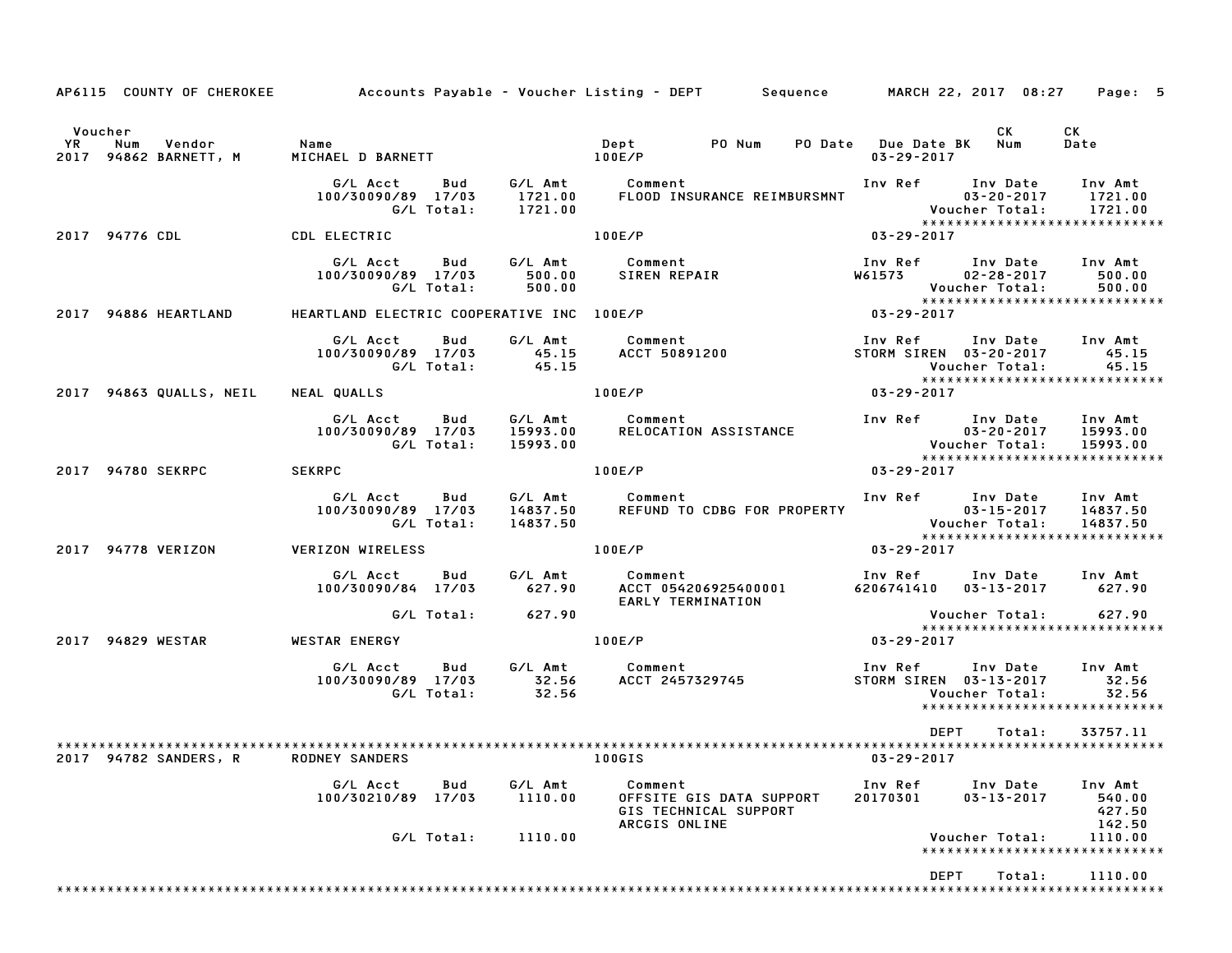|                      |                                        |                                                             |                             | AP6115 COUNTY OF CHEROKEE Accounts Payable - Voucher Listing - DEPT Sequence MARCH 22, 2017 08:27 |                                                |                                                          | Page: 6                                                       |
|----------------------|----------------------------------------|-------------------------------------------------------------|-----------------------------|---------------------------------------------------------------------------------------------------|------------------------------------------------|----------------------------------------------------------|---------------------------------------------------------------|
| Voucher<br><b>YR</b> | Num<br>Vendor<br>2017 94783 BOB BARKER | Name<br><b>BOB BARKER COMPANY INC</b>                       | 100JAIL                     | CK CK<br>Dept<br>PO Num                                                                           | PO Date Due Date BK Num<br>$03 - 29 - 2017$    |                                                          | Date                                                          |
|                      |                                        | G/L Acct<br>Bud<br>100/30140/39 17/03<br>G/L Total:         | 191.78<br>191.78            | G/L Amt Comment<br>RAZORS, MAXITHIN, CURTAIN WEB000470046 02-28-2017                              | Inv Ref                                        | Inv Date<br>Voucher Total:                               | Inv Amt<br>191.78<br>191.78                                   |
|                      | 2017 94784 CBM                         | <b>CBM MANAGED SERVICES</b>                                 |                             | 100JAIL                                                                                           | 03-29-2017                                     |                                                          |                                                               |
|                      |                                        | G/L Acct<br>Bud<br>100/30140/31 17/03                       | G/L Amt<br>5613.39          | Comment<br><b>INMATE MEALS</b><br>$2/23/17 - 3/1/17$                                              | Inv Ref Inv Date<br>103859                     | $03 - 01 - 2017$                                         | Inv Amt<br>2845.23                                            |
|                      |                                        | G/L Total:                                                  | 5613.39                     | $3/2/17 - 3/8/17$                                                                                 | 103859<br>104178                               | $03 - 08 - 2017$<br>Voucher Total:                       | 2768.16<br>5613.39<br>*****************************           |
|                      | 2017 94785 CDL                         | CDL ELECTRIC                                                |                             | 100JAIL                                                                                           | $03 - 29 - 2017$                               |                                                          |                                                               |
|                      |                                        | G/L Acct<br>Bud<br>100/30140/80 17/03                       | G/L Amt<br>1928.07          | Comment<br>REPLACE HEAT EXCHANGER,<br>RETAINER, REPLACE BELT                                      | Inv Ref Inv Date<br>W59417 12-30-2016          |                                                          | Inv Amt<br>1928.07                                            |
|                      |                                        | G/L Total:                                                  | 1928.07                     |                                                                                                   |                                                |                                                          | Voucher Total: 1928.07<br>****************************        |
|                      | 2017 94787 CINTAS 0855                 | CINTAS CORP                                                 |                             | 100JAIL                                                                                           | $03 - 29 - 2017$                               |                                                          |                                                               |
|                      |                                        | G/L Acct<br>Bud<br>100/30140/21 17/03<br>G/L Total:         | G/L Amt<br>171.88<br>171.88 | Comment<br>BATTERIES, GLOVES                                                                      | Inv Ref      Inv Date<br>8403079058 02-24-2017 | Voucher Total:                                           | Inv Amt<br>171.88<br>171.88<br>****************************** |
|                      | 2017 94835 COMMERCE VISA COMMERCE BANK |                                                             |                             | 100JAIL                                                                                           | 03-29-2017                                     |                                                          |                                                               |
|                      |                                        | G/L Acct<br>Bud<br>100/30140/73 17/03                       | G/L Amt<br>97.52            | Comment<br>ACCT  <br>CURTIS NIDA                                                                  | Inv Ref                                        | Inv Date                                                 | Inv Amt                                                       |
|                      |                                        |                                                             |                             | MCDONALDS<br>MURPHY EXPRESS<br>PHILLIPS 66                                                        |                                                | $02 - 16 - 2017$<br>$02 - 16 - 2017$<br>$02 - 17 - 2017$ | 12.98<br>33.50<br>51.04                                       |
|                      |                                        | G/L Total:                                                  | 97.52                       |                                                                                                   |                                                | Voucher Total:                                           | 97.52<br>******************************                       |
|                      | 2017 94836 COMMERCE VISA COMMERCE BANK |                                                             |                             | 100JAIL                                                                                           | 03-29-2017                                     |                                                          |                                                               |
|                      |                                        | G/L Acct<br>Bud<br>100/30140/80 17/03<br>100/30140/73 17/03 | G/L Amt<br>88.97<br>20.63   | Comment<br>ACCT  <br>DENNIS OPLOTNIK<br>WM SUPERCENTER                                            | Inv Ref Inv Date                               | $02 - 18 - 2017$                                         | Inv Amt<br>88.97                                              |
|                      |                                        | G/L Total:                                                  | 109.60                      | CINDYS COPPER KETTLE                                                                              |                                                | $02 - 23 - 2017$<br>Voucher Total:                       | 20.63<br>109.60                                               |
|                      | 2017 94789 CWD                         | CASH-WA DISTRIBUTING                                        |                             | 100JAIL                                                                                           | $03 - 29 - 2017$                               |                                                          | *****************************                                 |
|                      |                                        |                                                             |                             |                                                                                                   |                                                |                                                          |                                                               |
|                      |                                        | G/L Acct<br>Bud<br>100/30140/39 17/03<br>G/L Total:         | G/L Amt<br>39.20<br>39.20   | Comment<br>FILM WRAP, BAGS, PAD                                                                   | Inv Ref      Inv Date<br>10937472              | $03 - 13 - 2017$<br>Voucher Total:                       | Inv Amt<br>39.20<br>39.20                                     |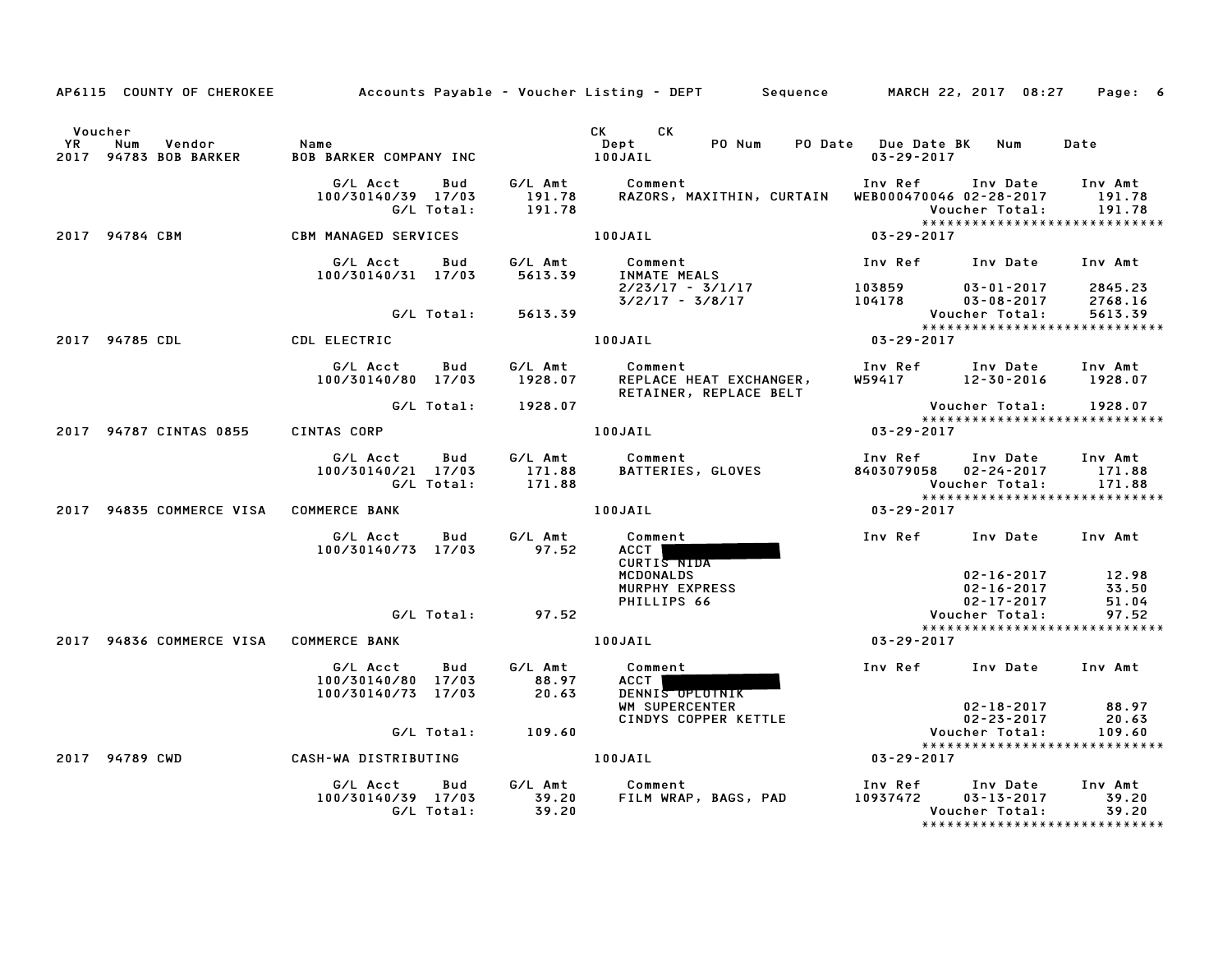|         |                                        |                                                                                                 | AP6115 COUNTY OF CHEROKEE Accounts Payable – Voucher Listing – DEPT Sequence MARCH 22, 2017 08:27 | Page: 7                                                                                                                                                                                                                                 |  |
|---------|----------------------------------------|-------------------------------------------------------------------------------------------------|---------------------------------------------------------------------------------------------------|-----------------------------------------------------------------------------------------------------------------------------------------------------------------------------------------------------------------------------------------|--|
| Voucher | YR Num Vendor<br>2017 94837 EMPIRE     | <b>Name</b>                                                                                     | Dept PO Num PO Date Due Date BK Num                                                               | CK<br>CK<br>Date<br>03-29-2017                                                                                                                                                                                                          |  |
|         |                                        |                                                                                                 |                                                                                                   | G/L Acct Bud G/L Amt Comment Inv Ref Inv Date Inv Amt<br>100/30140/72 17/03 3086.43 ACCT 643108-13-7 17 100/30140/72 17/03 3086.43<br>G/L Total: 3086.43 ACCT 643108-13-7 1111 1122 123086.43<br>AN'S HEALTH MART DRUG 100JAIL 100JAIL  |  |
|         | 2017 94790 EVANS                       | EVAN'S HEALTH MART DRUG <b>100JAIL</b>                                                          |                                                                                                   |                                                                                                                                                                                                                                         |  |
|         |                                        | G/L Acct Bud                                                                                    | G/L Amt Comment<br>100/30140/81 17/03 1507.44 INMATE MEDS<br>G/L Total: 1507.44 INMATE MEDS       | Inv Ref Inv Date Inv Amt<br>1907.44 INMATE MEDS<br>1507.44 IDOJATL 1997.44 Voucher Total: 1507.44<br>1997.44 Voucher Total: 1507.44<br>100JAIL 1997.44 203-29-2017                                                                      |  |
|         |                                        | 2017 94791 HENRY KRAFT HENRY KRAFT INC                                                          |                                                                                                   |                                                                                                                                                                                                                                         |  |
|         |                                        |                                                                                                 |                                                                                                   | G/L Acct Bud G/L Amt Comment Inv Ref Inv Date Inv Amt<br>100/30140/40 17/03 518.61 LINERS, DEGREASER, BLEACH 239465 03–02–2017 518.61                                                                                                   |  |
|         |                                        | G/L Total: 518.61                                                                               |                                                                                                   | DETERGENT, T/TISSUE<br>Total: 518.61<br>100JAIL 100JAIL 100JAIL 100JAIL 100JAIL 100JAIL 100JAIL 100JAIL 100JAIL 100JAIL 100JAIL 100JAIL 100JAIL 100JAIL                                                                                 |  |
|         | 2017 94880 HENRY KRAFT HENRY KRAFT INC |                                                                                                 |                                                                                                   |                                                                                                                                                                                                                                         |  |
|         |                                        |                                                                                                 | CUPS, T/TISSUE, TOWELS                                                                            | G/L Acct   Bud    G/L Amt      Comment                            Inv Ref    Inv Date   Inv Amt<br>100/30140/40   17/03       531.28      BROOM, LINER, SHAMPOO         240239        03–16–2017       531.28                           |  |
|         |                                        | G/L Total: 531.28                                                                               |                                                                                                   |                                                                                                                                                                                                                                         |  |
|         |                                        | 2017 94792 KS GAS           KANSAS GAS SERVICE                                                  | 100JAIL                                                                                           | Voucher Total: 531.28<br>*****************************<br>03-29-2017                                                                                                                                                                    |  |
|         |                                        |                                                                                                 |                                                                                                   | G/L Acct Bud G/L Amt Comment Inv Ref Inv Date Inv Amt<br>100/30140/72 17/03 458.38 ACCT 510401545 1674911 36 03-08-2017 458.38<br>6/L Total: 458.38 ACCT 510401545 1674911 36 Voucher Total: 458.38<br>******************************** |  |
|         |                                        | 2017 94846 MERCY 4524 MERCY CLINIC JOPLIN LLC 100JAIL                                           |                                                                                                   | $03 - 29 - 2017$                                                                                                                                                                                                                        |  |
|         |                                        |                                                                                                 |                                                                                                   | G/L Acct Bud G/L Amt Comment Inv Ref Inv Date Inv Amt<br>100/30140/81 17/03 21.00 INMATE MEDICAL JP1366304940 03-03-2017 21.00<br>1.00 06/L Total: 21.00 21.00 Voucher Total: 21.00<br>Voucher Total:<br>*****************************  |  |
|         |                                        | 2017 94881 OBERBECK, J JIMMY D OBERBECK                                                         | 100JAIL                                                                                           | $03 - 29 - 2017$                                                                                                                                                                                                                        |  |
|         |                                        |                                                                                                 |                                                                                                   | 6/L Acct Bud G/L Amt Comment Inv Ref Inv Date Inv Amt<br>100/30140/89 17/03 160.00 TRANSPORT 03-17-2017 90.00<br>6/L Total: 160.00 TRANSPORT 03-20-2017 70.00<br>2017 94794 PRO SOLUTIONS PRO SOLUTIONS, LLC 100JAIL 03-29-2017         |  |
|         |                                        |                                                                                                 |                                                                                                   | *****************************                                                                                                                                                                                                           |  |
|         |                                        |                                                                                                 |                                                                                                   |                                                                                                                                                                                                                                         |  |
|         |                                        | G/L Acct  Bud  G/L Amt  Comment<br>100/30140/72 17/03  1044.48  GAS SALES<br>G/L Total: 1044.48 |                                                                                                   | 1100    Ref    Env    Date    Inv    Amt<br>133    2017    1044.48<br>1044.48<br>Voucher Total:                                                                                                                                         |  |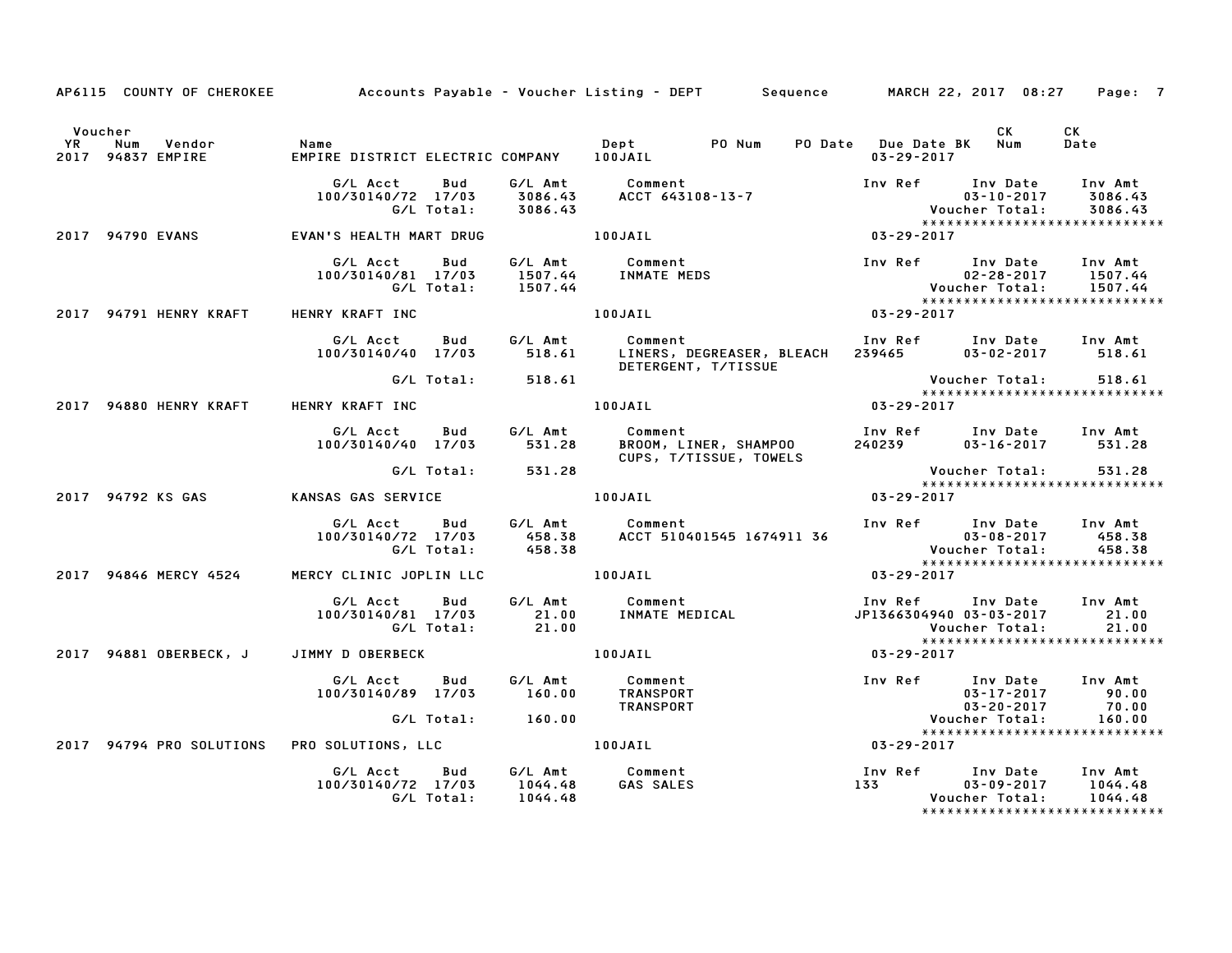|      |         | AP6115 COUNTY OF CHEROKEE           |                                                                            |                       |                               | Accounts Payable – Voucher Listing – DEPT         Sequence                                                                                                                |                                                                                                                                                | MARCH 22, 2017 08:27                                               | Page: 8                                                        |
|------|---------|-------------------------------------|----------------------------------------------------------------------------|-----------------------|-------------------------------|---------------------------------------------------------------------------------------------------------------------------------------------------------------------------|------------------------------------------------------------------------------------------------------------------------------------------------|--------------------------------------------------------------------|----------------------------------------------------------------|
|      | Voucher |                                     |                                                                            |                       |                               | <b>CK</b><br>CK                                                                                                                                                           |                                                                                                                                                |                                                                    |                                                                |
| YR   | Num     | Vendor<br>2017 94795 SECURUS        | Name<br>SECURUS TECHNOLOGIES                                               |                       |                               | Dept<br>PO Num<br>100JAIL                                                                                                                                                 | PO Date Due Date BK<br>$03 - 29 - 2017$                                                                                                        | Num                                                                | Date                                                           |
|      |         |                                     | G/L Acct<br>100/30140/39 17/03                                             | Bud<br>G/L Total:     | G/L Amt<br>600.00<br>600.00   | Comment<br>SOFTWARE-PREA                                                                                                                                                  | Inv Ref<br>156614                                                                                                                              | Inv Date<br>$03 - 02 - 2017$<br>Voucher Total:                     | Inv Amt<br>600.00<br>600.00                                    |
|      |         |                                     | 2017 94797 SOUTHERN UNIFOR SOUTHERN UNIFORM & EQUIPMENT                    |                       |                               | 100JAIL                                                                                                                                                                   | 03-29-2017                                                                                                                                     |                                                                    | *****************************                                  |
|      |         |                                     | G/L Acct<br>100/30140/22 17/03                                             | Bud<br>G/L Total:     | G/L Amt<br>64.49<br>64.49     | Comment<br>TROUSER, PANT                                                                                                                                                  | Inv Ref<br>46943                                                                                                                               | Inv Date<br>$03 - 03 - 2017$<br>Voucher Total:                     | Inv Amt<br>64.49<br>64.49<br>*****************************     |
|      |         |                                     | 2017 94847 TRUE VALUE COL TRUE VALUE COLUMBUS                              |                       |                               | 100JAIL                                                                                                                                                                   | $03 - 29 - 2017$                                                                                                                               |                                                                    |                                                                |
|      |         |                                     | G/L Acct<br>100/30140/80 17/03                                             | Bud<br>G/L Total:     | G/L Amt<br>59.33<br>59.33     | Comment<br>SQUEEGEE, SEALANT, PAD<br><b>SQUEEGEE</b>                                                                                                                      | Inv Ref<br>A304409<br>A304411                                                                                                                  | Inv Date<br>$03 - 16 - 2017$<br>$03 - 16 - 2017$<br>Voucher Total: | Inv Amt<br>51.34<br>7.99<br>59.33                              |
|      |         | 2017 94798 TURNKEY                  | TURNKEY CORRECTIONS                                                        |                       |                               | 100JAIL                                                                                                                                                                   | $03 - 29 - 2017$                                                                                                                               |                                                                    | ******************************                                 |
|      |         |                                     | G/L Acct<br>100/30140/39                                                   | Bud<br>17/03<br>17/03 | G/L Amt<br>2080.39            | Comment<br><b>CANTEEN SALES</b><br><b>CANTEEN SALES</b><br>INMATE EMAIL CHARGES<br>INMATE RELEASE DEBIT CARDS<br>PAPER, ENVELOPES, SHAMPOO<br>TOOTHPASTE, DEOD, COMB, ETC | Inv Ref<br>114620170307 03-07-2017<br>114620170228 02-28-2017<br>114620170228 02-28-2017<br>114620170228 02-28-2017<br>114620170228 02-28-2017 | Inv Date                                                           | Inv Amt<br>718.54<br>883.86<br>117.64<br>17.00<br>330.16       |
|      |         |                                     |                                                                            | G/L Total:            | 2080.39                       | MEDIA ITEM PURCHASES                                                                                                                                                      | 114620170228 02-28-2017                                                                                                                        | Voucher Total:                                                     | 13.19<br>2080.39                                               |
| 2017 |         | 94800 UNITED ENGINES UNITED ENGINES |                                                                            |                       |                               | 100JAIL                                                                                                                                                                   | $03 - 29 - 2017$                                                                                                                               |                                                                    | *****************************                                  |
|      |         |                                     | G/L Acct<br>100/30140/80 17/03                                             | Bud<br>G/L Total:     | G/L Amt<br>111.23<br>111.23   | Comment<br>INTEREST/OVERDUE                                                                                                                                               | Inv Ref<br>9096245                                                                                                                             | Inv Date<br>$02 - 28 - 2017$<br>Voucher Total:                     | Inv Amt<br>111.23<br>111.23<br>*****************************   |
|      |         |                                     |                                                                            |                       |                               |                                                                                                                                                                           | <b>DEPT</b>                                                                                                                                    | Total:                                                             | 18394.50                                                       |
|      |         |                                     | 2017 94864 SEK REG JUVENIL SEK REGIONAL JUVENILE DETENTION CTR 100JUVENILE |                       |                               |                                                                                                                                                                           | $03 - 29 - 2017$                                                                                                                               |                                                                    |                                                                |
|      |         |                                     | G/L Acct<br>100/30170/89 17/03                                             | Bud<br>G/L Total:     | G/L Amt<br>8189.00<br>8189.00 | Comment<br>MONTHLY DETENTION FEE                                                                                                                                          | Inv Ref<br>6088                                                                                                                                | Inv Date<br>$02 - 28 - 2017$<br>Voucher Total:                     | Inv Amt<br>8189.00<br>8189.00<br>***************************** |
|      |         |                                     |                                                                            |                       |                               |                                                                                                                                                                           | DEPT                                                                                                                                           | Total:                                                             | 8189.00                                                        |
|      |         | 2017 94806 COMMERCE VISA            | <b>COMMERCE BANK</b>                                                       |                       |                               | 100REGOFDEED                                                                                                                                                              | $03 - 29 - 2017$                                                                                                                               |                                                                    |                                                                |
|      |         |                                     | G/L Acct<br>100/30050/77<br>100/30050/30                                   | Bud<br>17/03<br>17/03 | G/L Amt<br>394.18<br>57.25    | Comment<br>ACCT<br><b>BARBARA BILKE</b>                                                                                                                                   | Inv Ref                                                                                                                                        | Inv Date                                                           | Inv Amt                                                        |
|      |         |                                     |                                                                            |                       |                               | <b>APPLEBEES</b><br><b>BURGER THEORY</b><br>DAIMARU STEAKHOUSE                                                                                                            |                                                                                                                                                | $02 - 06 - 2017$<br>$02 - 07 - 2017$<br>$02 - 08 - 2017$           | 12.86<br>9.68<br>22.00                                         |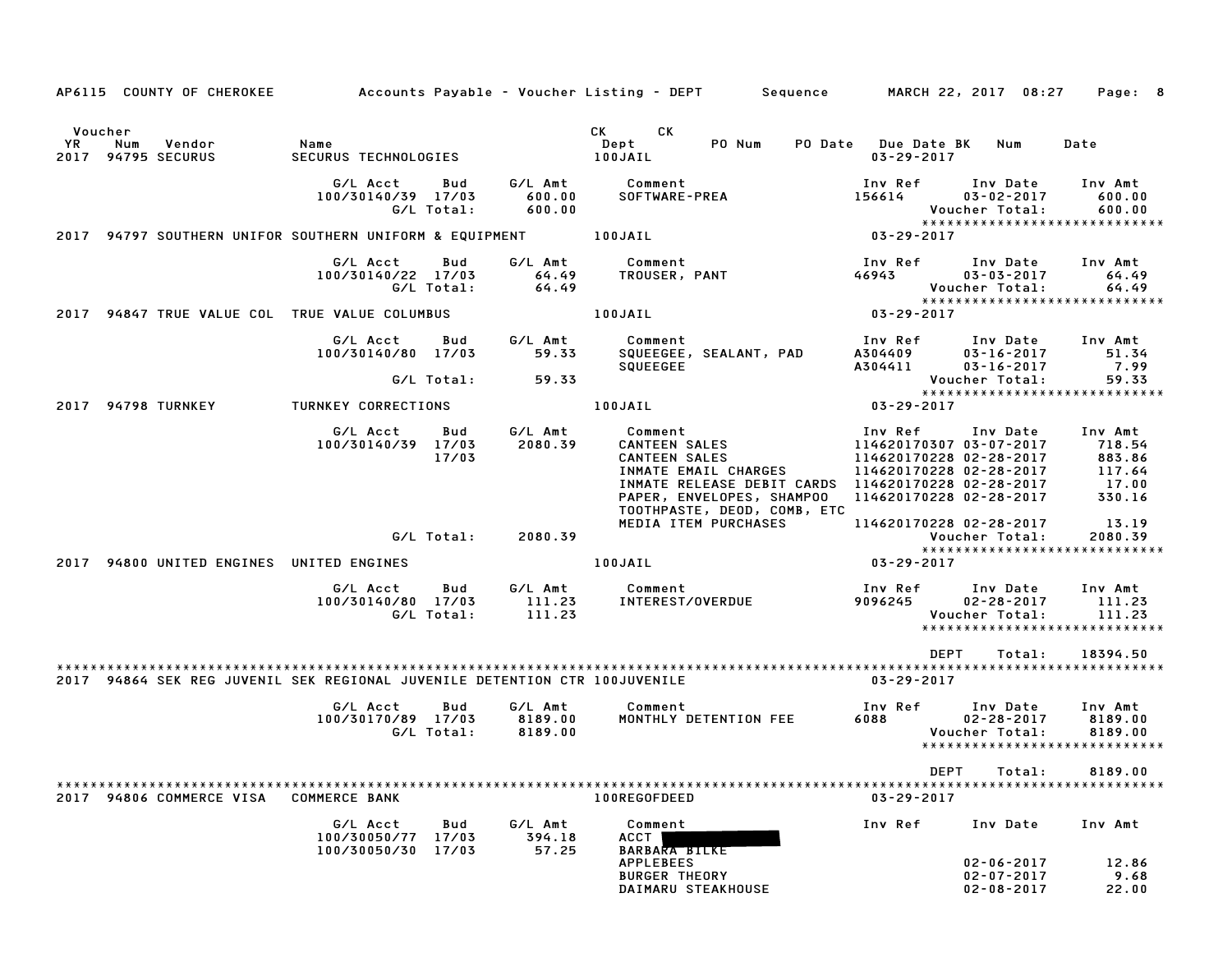|               |     | AP6115 COUNTY OF CHEROKEE              |                                                                   |                   |                             | Accounts Payable – Voucher Listing – DEPT         Sequence                                                                                                                                                                                                                          |                   | MARCH 22, 2017 08:27                                                         | Page: 9                           |
|---------------|-----|----------------------------------------|-------------------------------------------------------------------|-------------------|-----------------------------|-------------------------------------------------------------------------------------------------------------------------------------------------------------------------------------------------------------------------------------------------------------------------------------|-------------------|------------------------------------------------------------------------------|-----------------------------------|
| Voucher<br>YR | Num | Vendor                                 | Name                                                              | G/L Total:        | 451.43                      | CK and the set of the set of the set of the set of the set of the set of the set of the set of the set of the set of the set of the set of the set of the set of the set of the set of the set of the set of the set of the se<br>CK.<br>PO Num<br>Dept<br>LA CASITA<br>HOLIDAY INN | <b>PO Date</b>    | Due Date BK Num<br>02-08-2017<br>$02 - 10 - 2017$<br>Voucher Total:          | Date<br>12.71<br>394.18<br>451.43 |
|               |     |                                        |                                                                   |                   |                             |                                                                                                                                                                                                                                                                                     |                   | *****************************                                                |                                   |
|               |     | 2017 94807 COMMERCE VISA               | <b>COMMERCE BANK</b>                                              |                   |                             | 100REGOFDEED                                                                                                                                                                                                                                                                        | 03-29-2017        |                                                                              |                                   |
|               |     |                                        | G/L Acct<br>100/30050/73 17/03<br>100/30050/30 17/03              | Bud               | G/L Amt<br>58.00<br>54.76   | Comment<br>ACCT  <br>KAREN JUHNSTON                                                                                                                                                                                                                                                 | Inv Ref           | Inv Date Inv Amt                                                             |                                   |
|               |     |                                        |                                                                   |                   |                             | <b>FAST MART</b><br><b>APPLEBEES</b><br><b>BURGER THEORY</b><br>DAIMARU STEAKHOUSE                                                                                                                                                                                                  | $\mathbf{1}$      | $02 - 06 - 2017$<br>$02 - 06 - 2017$<br>$02 - 07 - 2017$<br>$02 - 08 - 2017$ | 12.00<br>12.86<br>11.19<br>18.00  |
|               |     |                                        |                                                                   |                   |                             | LA CASITA<br>SHELL OIL<br><b>FAST MART</b>                                                                                                                                                                                                                                          | $\mathbf{1}$      | 12-08-2017<br>$02 - 08 - 2017$<br>$02 - 10 - 2017$                           | 12.71<br>22.00<br>24.00           |
|               |     |                                        |                                                                   | G/L Total:        | 112.76                      |                                                                                                                                                                                                                                                                                     |                   | Voucher Total:<br>*****************************                              | 112.76                            |
|               |     | 2017 94808 AT&T 5068                   | AT&T                                                              |                   |                             | <b>100SHERIFF</b>                                                                                                                                                                                                                                                                   | $03 - 29 - 2017$  | DEPT<br>Total:                                                               | 564.19                            |
|               |     |                                        | G/L Acct<br>100/30060/74 17/03                                    | Bud<br>G/L Total: | G/L Amt<br>20.51<br>20.51   | Comment<br>ACCT 030 517 9815 001                                                                                                                                                                                                                                                    | Inv Ref           | Inv Date<br>$02 - 25 - 2017$<br>Voucher Total:                               | Inv Amt<br>20.51<br>20.51         |
|               |     | 2017 94809 CENTURYLINK2961 CENTURYLINK |                                                                   |                   |                             | <b>100SHERIFF</b>                                                                                                                                                                                                                                                                   | 03-29-2017        |                                                                              |                                   |
|               |     |                                        | G/L Acct<br>100/30060/74 17/03                                    | Bud<br>G/L Total: | G/L Amt<br>158.88<br>158.88 | Comment<br>ACCT 314237715                                                                                                                                                                                                                                                           | Inv Ref           | Inv Date<br>$03 - 01 - 2017$<br>Voucher Total:                               | Inv Amt<br>158.88<br>158.88       |
|               |     | 2017 94831 CHCSEK PITT                 | CHCSEK PITTSBURG FOHC                                             |                   |                             | <b>100SHERIFF</b>                                                                                                                                                                                                                                                                   | 03-29-2017        | *****************************                                                |                                   |
|               |     |                                        | G/L Acct<br>100/30060/76 17/03                                    | Bud<br>G/L Total: | G/L Amt<br>45.00<br>45.00   | Comment<br>PREVENTATIVE CARE                                                                                                                                                                                                                                                        | Inv Ref<br>323408 | Inv Date<br>$03 - 06 - 2017$<br>Voucher Total:                               | Inv Amt<br>45.00<br>45.00         |
|               |     |                                        | 2017 94832 CHEROKEE TREAS CHEROKEE COUNTY TREASURER 40 100SHERIFF |                   |                             |                                                                                                                                                                                                                                                                                     | 03-29-2017        | *****************************                                                |                                   |
|               |     |                                        | G/L Acct<br>100/30060/94 17/03                                    | Bud<br>G/L Total: | G/L Amt<br>99.75<br>99.75   | Comment<br>RENEW VEHICLE TAGS                                                                                                                                                                                                                                                       | Inv Ref           | Inv Date<br>$03 - 15 - 2017$<br>Voucher Total:                               | Inv Amt<br>99.75<br>99.75         |
|               |     | 2017 94833 COMMERCE VISA COMMERCE BANK |                                                                   |                   |                             | <b>100SHERIFF</b>                                                                                                                                                                                                                                                                   | 03-29-2017        | *****************************                                                |                                   |
|               |     |                                        | G/L Acct<br>100/30060/21 17/03                                    | Bud               | G/L Amt<br>7.15             | Comment<br>ACCT<br>JANIS DALTON                                                                                                                                                                                                                                                     | Inv Ref           | Inv Date                                                                     | Inv Amt                           |
|               |     |                                        |                                                                   | G/L Total:        | 7.15                        | <b>USPS</b>                                                                                                                                                                                                                                                                         |                   | $02 - 07 - 2017$<br>Voucher Total:<br>*****************************          | 7.15<br>7.15                      |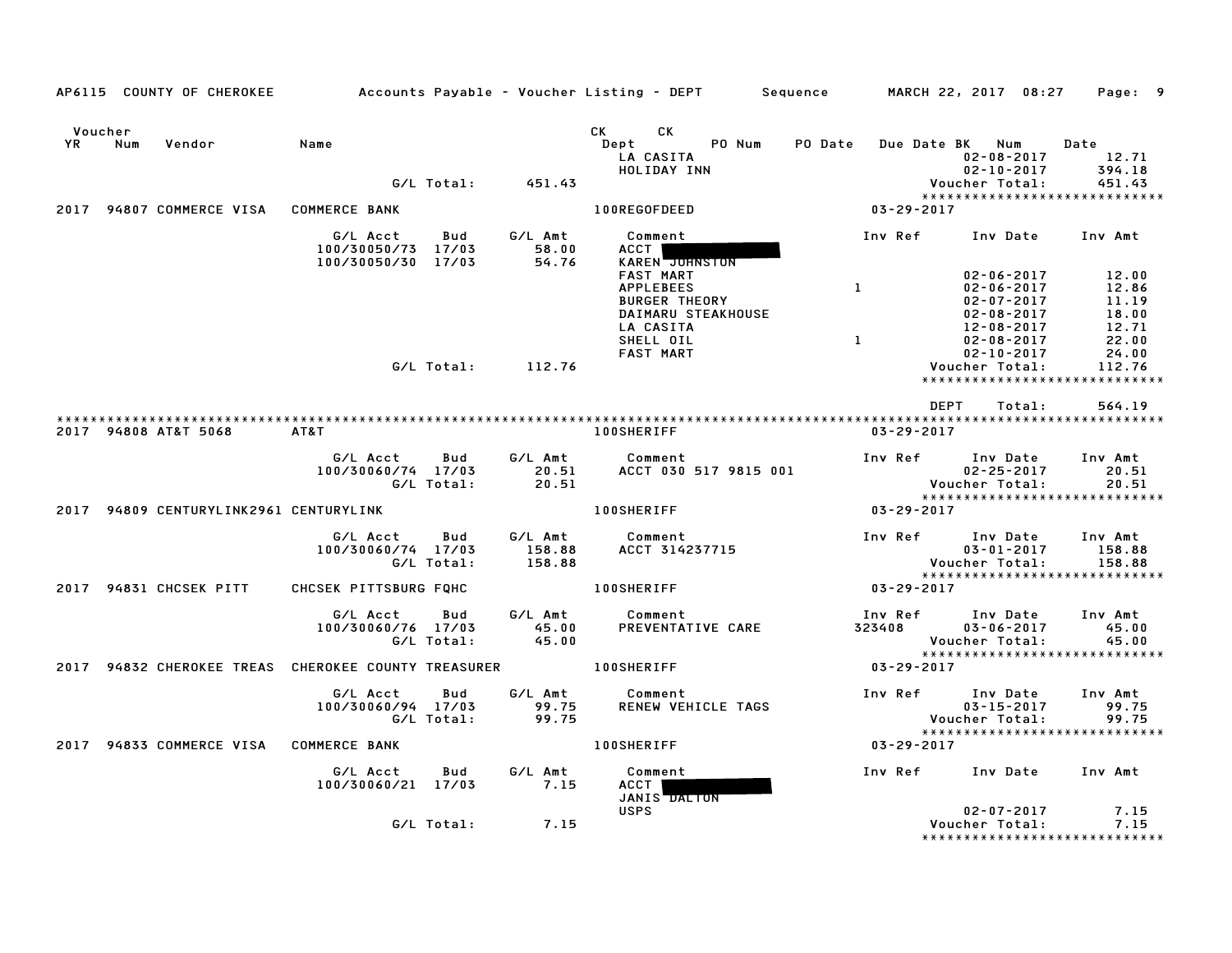|                      | AP6115 COUNTY OF CHEROKEE                 |                                              |                                  | Accounts Payable – Voucher Listing – DEPT         Sequence         MARCH 22, 2017  08:27 |                                                            | Page: 10                                 |
|----------------------|-------------------------------------------|----------------------------------------------|----------------------------------|------------------------------------------------------------------------------------------|------------------------------------------------------------|------------------------------------------|
| Voucher<br><b>YR</b> | Num<br>Vendor<br>2017 94834 COMMERCE VISA | Name<br><b>COMMERCE BANK</b>                 |                                  | CK L<br>CK<br>PO Num<br>Dept<br><b>100SHERIFF</b>                                        | PO Date Due Date BK<br>Num<br>$03 - 29 - 2017$             | Date                                     |
|                      |                                           | G/L Acct<br>100/30060/30 17/03               | G/L Amt<br>Bud<br>23.62          | Comment<br>ACCT  <br>STEPHEN HARPER                                                      | Inv Ref<br>Inv Date                                        | Inv Amt                                  |
|                      |                                           | G/L Total:                                   | 23.62                            | OT 322                                                                                   | 02-24-2017<br>Voucher Total:                               | 23.62<br>23.62                           |
|                      |                                           |                                              |                                  |                                                                                          |                                                            |                                          |
|                      | 2017 94842 COMMERCE VISA COMMERCE BANK    |                                              |                                  | <b>100SHERIFF</b>                                                                        | 03-29-2017                                                 |                                          |
|                      |                                           | G/L Acct<br>100/30060/30 17/03               | G/L Amt<br>Bud<br>36.85          | Comment<br>ACCT                                                                          | Inv Ref Inv Date Inv Amt                                   |                                          |
|                      |                                           | 304/31304/01<br>100/30060/88 17/03           | 522.85<br>289.45                 | DAVID GROVES<br><b>KS STATE PYMT</b>                                                     | $02 - 06 - 2017$                                           | 154.28                                   |
|                      |                                           |                                              |                                  | <b>BP</b><br>HAMPTON INNS<br><b>CLAIRON INN</b>                                          | $02 - 07 - 2017$<br>$02 - 24 - 2017$<br>$02 - 24 - 2017$   | 36.85<br>135.17<br>522.85                |
|                      |                                           | G/L Total:                                   | 849.15                           |                                                                                          | Voucher Total:                                             | 849.15                                   |
|                      | 2017 94843 COMMERCE VISA COMMERCE BANK    |                                              |                                  | <b>100SHERIFF</b>                                                                        | 03-29-2017                                                 | *****************************            |
|                      |                                           |                                              |                                  |                                                                                          |                                                            |                                          |
|                      |                                           | G/L Acct<br>100/30060/25 17/03               | Bud<br>G/L Amt<br>94.44          | Comment<br>ACCT                                                                          | Inv Ref      Inv Date     Inv Amt<br>T CLUGSTON            |                                          |
|                      |                                           | 100/30060/22 17/03                           | 399.29                           | TRACTOR SUPPLY                                                                           | $03 - 04 - 2017$                                           | 656.99                                   |
|                      |                                           | 100/30060/30 17/03                           | 109.00                           | <b>PAYPAL</b>                                                                            | $02 - 08 - 2017$                                           | 39.94                                    |
|                      |                                           | 100/30060/88 17/03                           | 54.89                            | PAYPAL                                                                                   | $02 - 08 - 2017$                                           | 12.44                                    |
|                      |                                           | 489/30489/01 17/03                           | 656.99                           | <b>PAYPAL</b>                                                                            | $02 - 08 - 2017$                                           | 16.10                                    |
|                      |                                           |                                              |                                  | <b>PAYPAL</b>                                                                            | $02 - 08 - 2017$                                           | 25.96                                    |
|                      |                                           |                                              |                                  | <b>AVNGATE</b>                                                                           | $02 - 08 - 2017$                                           | 86.85                                    |
|                      |                                           |                                              |                                  | <b>CONOCO</b><br>TEXAS ROADHOUSE                                                         | $02 - 09 - 2017$<br>02-22-2014                             | 30.00<br>33.80                           |
|                      |                                           |                                              |                                  | BUFFALO WILD WINGS                                                                       | 02-03-2017                                                 | 21.09                                    |
|                      |                                           |                                              |                                  | QT .                                                                                     | $02 - 23 - 2017$                                           | 39.00                                    |
|                      |                                           |                                              |                                  | PHILLIPS 66                                                                              | $02 - 25 - 2017$                                           | 40.00                                    |
|                      |                                           |                                              |                                  | AMAZON MKTPLACE                                                                          | 02-27-2017                                                 | 312.44                                   |
|                      |                                           |                                              | G/L Total: 1314.61               |                                                                                          | Voucher Total:                                             | 1314.61                                  |
|                      |                                           |                                              |                                  |                                                                                          |                                                            | ******************************           |
|                      | 2017 94810 DOGTRA                         | DOGTRA COMPANY                               |                                  | <b>100SHERIFF</b>                                                                        | 03-29-2017                                                 |                                          |
|                      |                                           | G/L Acct<br>100/30060/68 17/03<br>G/L Total: | Bud<br>G/L Amt<br>67.97<br>67.97 | Comment<br>BP74T2, BP74R, SPLITTER 5-5                                                   | Inv Ref     Inv Date<br>$03 - 09 - 2017$<br>Voucher Total: | Inv Amt<br>67.97<br>67.97                |
|                      |                                           |                                              |                                  |                                                                                          |                                                            | *****************************            |
|                      | 2017 94844 FLEET SAFETY                   | FLEET SAFETY EQUIPMENT INC 100SHERIFF        |                                  |                                                                                          | $03 - 29 - 2017$                                           |                                          |
|                      |                                           | G/L Acct<br>100/30060/22 17/03               | Bud<br>G∕L Amt<br>5604.00        | Comment<br>MODELL, LAPTOP MOUNTY,<br>CHARGER, MOUNTS                                     | Inv Ref      Inv Date<br>158429<br>02-27-2017              | Inv Amt<br>5604.00                       |
|                      |                                           |                                              | G/L Total: 5604.00               |                                                                                          | Voucher Total:                                             | 5604.00<br>***************************** |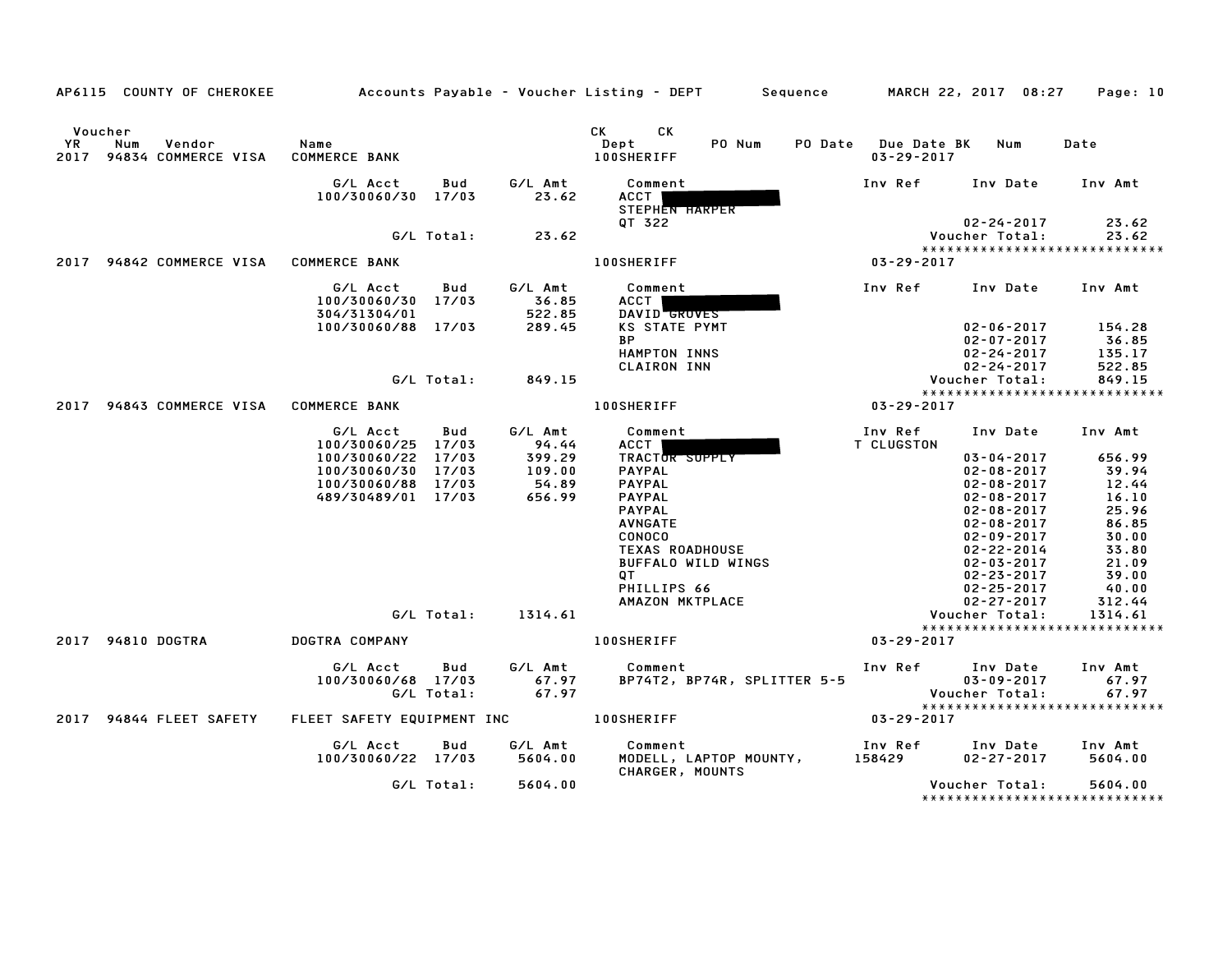|                                                                                                                         |                                                    |                                        | AP6115 COUNTY OF CHEROKEE Accounts Payable – Voucher Listing – DEPT Sequence MARCH 22, 2017 08:27                                                                                                                                                                                |                                                                                                                                 |                                                                                                                                                                                                                                                                  | Page: 11                                                                                                                         |
|-------------------------------------------------------------------------------------------------------------------------|----------------------------------------------------|----------------------------------------|----------------------------------------------------------------------------------------------------------------------------------------------------------------------------------------------------------------------------------------------------------------------------------|---------------------------------------------------------------------------------------------------------------------------------|------------------------------------------------------------------------------------------------------------------------------------------------------------------------------------------------------------------------------------------------------------------|----------------------------------------------------------------------------------------------------------------------------------|
| Voucher<br>YR Num Vendor – Name – Name – Dept – PO Num<br>2017 94811 FOUR STATE PRIN FOUR STATE PRINTING – – 100SHERIFF |                                                    |                                        |                                                                                                                                                                                                                                                                                  | PO Date Due Date BK Num<br>$03 - 29 - 2017$                                                                                     | CK                                                                                                                                                                                                                                                               | СK<br>Date                                                                                                                       |
|                                                                                                                         | G/L Acct   Bud<br>100/30060/21 17/03<br>G/L Total: | 157.90<br>157.90                       | G/L Amt Comment<br>RTN SEARCH WARRANT                                                                                                                                                                                                                                            | 70305                                                                                                                           | Inv Ref      Inv Date<br>$03 - 06 - 2017$<br>Voucher Total:<br>*****************************                                                                                                                                                                     | Inv Amt<br>157.90<br>157.90                                                                                                      |
| 2017 94830 JIM WOODS                                                                                                    | JIM WOODS MARKETING INC                            |                                        | <b>100SHERIFF</b>                                                                                                                                                                                                                                                                | $03 - 29 - 2017$                                                                                                                |                                                                                                                                                                                                                                                                  |                                                                                                                                  |
|                                                                                                                         | G/L Acct<br>100/30060/30 17/03<br>G/L Total:       | G/L Amt<br>Bud<br>16732.88<br>16732.88 | Comment<br>GASOLINE                                                                                                                                                                                                                                                              | Inv Ref<br>231706                                                                                                               | Inv Date<br>03-14-2017<br>Voucher Total:<br>*****************************                                                                                                                                                                                        | Inv Amt<br>16732.88<br>16732.88                                                                                                  |
| 2017 94812 KANSASLAND                                                                                                   | KANSASLAND TIRE OF PITTSBURG 100SHERIFF            |                                        |                                                                                                                                                                                                                                                                                  | $03 - 29 - 2017$                                                                                                                |                                                                                                                                                                                                                                                                  |                                                                                                                                  |
|                                                                                                                         | G/L Acct<br>100/30060/25 17/03<br>G/L Total:       | Bud<br>366.32<br>366.32                | G/L Amt Comment<br>2 LT265/70R17                                                                                                                                                                                                                                                 | Inv Ref<br>169920                                                                                                               | Inv Date<br>03-08-2017<br>Voucher Total:<br>*****************************                                                                                                                                                                                        | Inv Amt<br>366.32<br>366.32                                                                                                      |
| 2017 94813 NATALINIS                                                                                                    | NATALINI'S AUTOMOTIVE                              |                                        | <b>100SHERIFF</b>                                                                                                                                                                                                                                                                | $03 - 29 - 2017$                                                                                                                |                                                                                                                                                                                                                                                                  |                                                                                                                                  |
|                                                                                                                         | G/L Acct<br>100/30060/25 17/03                     | G/L Amt<br>Bud<br>863.45<br>17/03      | Comment<br><b>BATTERY</b><br>AIR FILTER<br><b>BRAKE, DISC BRAKE PAD</b><br>AIR FILTER<br>AIR FILTER<br>AIR FILTER<br>BATTERY, CORE DEPOSIT<br>CORE DEPOSIT CREDIT<br><b>BRAKE PADS</b><br>SPARK PLUG, IGN COIL<br>OIL FILTER<br>AIR FILTER<br>BRAKE ROTOR ONLY, BRAKEPADS 629516 | Inv Ref<br>629869<br>629676<br>629614<br>629518<br>629524<br>629709<br>629932<br>629646<br>630021<br>630034<br>630029<br>620136 | Inv Date<br>$03 - 11 - 2017$<br>$03 - 09 - 2017$<br>$03 - 09 - 2017$<br>$03 - 08 - 2017$<br>$03 - 08 - 2017$<br>$03 - 10 - 2017$<br>$03 - 13 - 2017$<br>$03 - 13 - 2017$<br>$03 - 14 - 2017$<br>03-14-2017<br>03-14-2017<br>$03 - 15 - 2017$<br>$03 - 08 - 2017$ | Inv Amt<br>44.52<br>35.10<br>251.96<br>10.47<br>17.55<br>10.47<br>122.64<br>8.00CR<br>65.99<br>73.85<br>21.04<br>19.90<br>197.96 |
|                                                                                                                         |                                                    | G/L Total: 863.45                      |                                                                                                                                                                                                                                                                                  |                                                                                                                                 | Voucher Total:<br>*****************************                                                                                                                                                                                                                  | 863.45                                                                                                                           |
| 2017 94845 SOUTHERN UNIFOR SOUTHERN UNIFORM & EQUIPMENT 100SHERIFF                                                      |                                                    |                                        |                                                                                                                                                                                                                                                                                  | $03 - 29 - 2017$                                                                                                                |                                                                                                                                                                                                                                                                  |                                                                                                                                  |
|                                                                                                                         | G/L Acct<br>100/30060/22 17/03<br>G/L Total:       | G/L Amt<br>Bud<br>166.47<br>166.47     | Comment<br>DUTY MAXX, EMBLEM, TROUSER 47491                                                                                                                                                                                                                                      |                                                                                                                                 | Inv Ref Inv Date<br>$03 - 15 - 2017$<br>Voucher Total:<br>******************************                                                                                                                                                                         | Inv Amt<br>166.47<br>166.47                                                                                                      |
| 2017 94882 STRONGHOLD                                                                                                   | STRONGHOLD DATA                                    |                                        | <b>100SHERIFF</b>                                                                                                                                                                                                                                                                | 03-29-2017                                                                                                                      |                                                                                                                                                                                                                                                                  |                                                                                                                                  |
|                                                                                                                         | G/L Acct<br>100/30060/25 17/03<br>G/L Total:       | Bud<br>G/L Amt<br>12025.40<br>12025.40 | Comment<br>LAPTOPS                                                                                                                                                                                                                                                               | Inv Ref<br>21996                                                                                                                | Inv Date<br>$01 - 20 - 2017$<br>Voucher Total: 12025.40<br>*****************************                                                                                                                                                                         | Inv Amt<br>12025.40                                                                                                              |
| 2017 94814 TRUE VALUE COL TRUE VALUE COLUMBUS                                                                           |                                                    |                                        | <b>100SHERIFF</b>                                                                                                                                                                                                                                                                | $03 - 29 - 2017$                                                                                                                |                                                                                                                                                                                                                                                                  |                                                                                                                                  |
|                                                                                                                         | G/L Acct<br>100/30060/25 17/03<br>G/L Total:       | G/L Amt<br>Bud<br>86.82<br>86.82       | Comment<br>HARDWARE, TERMINAL<br>HARDWARE, DRILL BIT                                                                                                                                                                                                                             | Inv Ref<br>A302671<br>A303958                                                                                                   | Inv Date<br>$02 - 25 - 2017$<br>$03 - 11 - 2017$<br>Voucher Total:<br>*****************************                                                                                                                                                              | Inv Amt<br>33.66<br>53.16<br>86.82                                                                                               |
|                                                                                                                         |                                                    |                                        |                                                                                                                                                                                                                                                                                  |                                                                                                                                 | DEPT<br>Total:                                                                                                                                                                                                                                                   | 38589.88                                                                                                                         |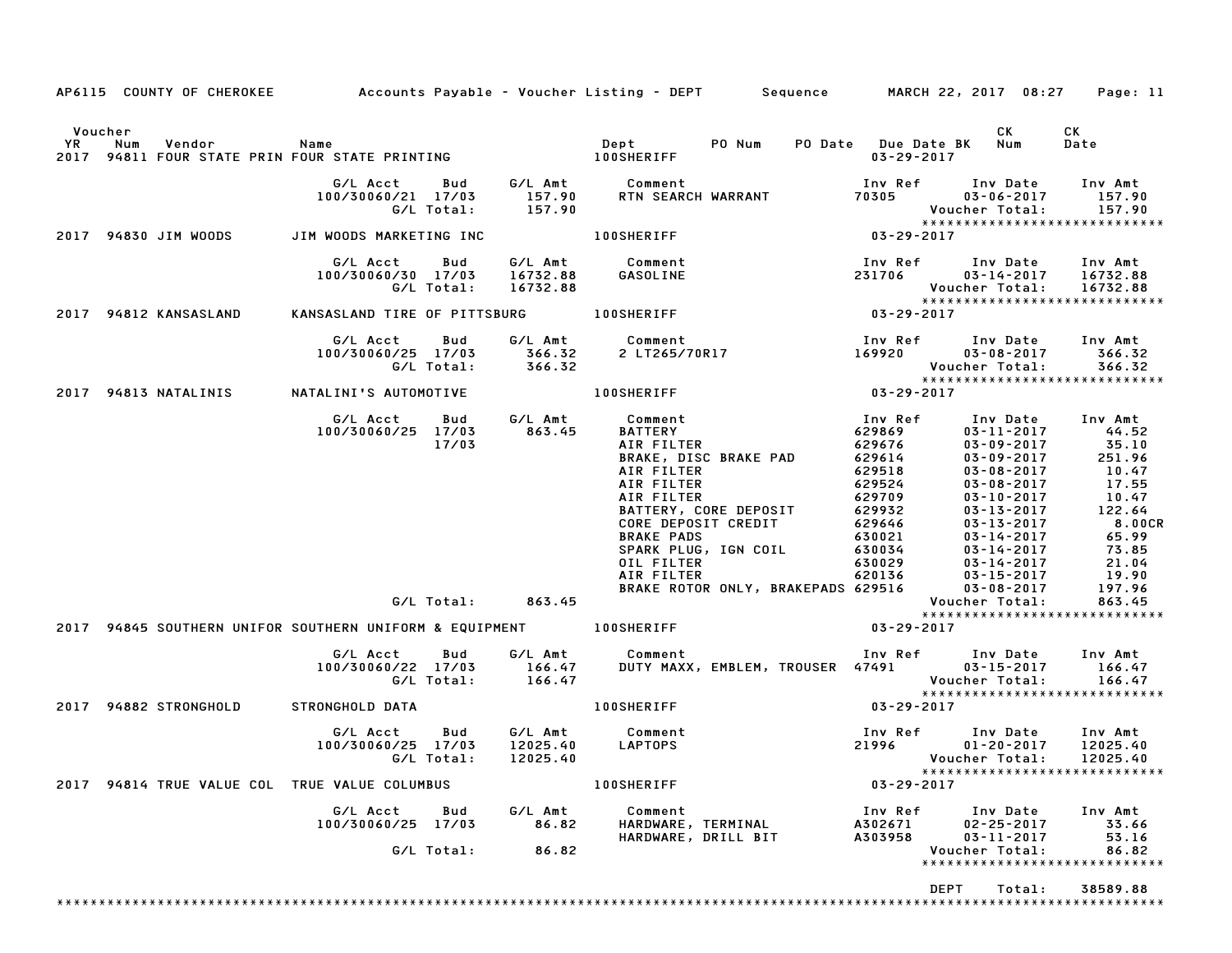|               | AP6115 COUNTY OF CHEROKEE         Accounts Payable – Voucher Listing – DEPT     Sequence     MARCH 22, 2017 08:27 |                                                      |                   |                           |                                               |                                                |                                         |                                                                                                                                                                                         | Page: 12                                    |
|---------------|-------------------------------------------------------------------------------------------------------------------|------------------------------------------------------|-------------------|---------------------------|-----------------------------------------------|------------------------------------------------|-----------------------------------------|-----------------------------------------------------------------------------------------------------------------------------------------------------------------------------------------|---------------------------------------------|
| Voucher<br>YR | Vendor<br>Num<br>2017 94858 CORPORATE                                                                             | Name                                                 |                   |                           | Dept                                          | PO Num                                         | PO Date Due Date BK<br>$03 - 29 - 2017$ | CK<br>Num                                                                                                                                                                               | CK<br>Date                                  |
|               |                                                                                                                   | G/L Acct<br>100/30030/79 17/03                       | Bud<br>G/L Total: | 42.76<br>42.76            | G/L Amt Comment<br>42.76 CONTRACT/COPIER      | CONTRACT/COPIER                                | 450157                                  | Inv Ref      Inv Date<br>$03 - 08 - 2017$<br>Voucher Total:<br>*****************************                                                                                            | Inv Amt<br>42.76<br>42.76                   |
|               | 2017 94626 ANDERSON, R                                                                                            | R NEAL ANDERSON                                      |                   |                           | 110HWY                                        |                                                | $03 - 29 - 2017$                        | DEPT<br>Total:                                                                                                                                                                          | 42.76                                       |
|               |                                                                                                                   | G/L Acct<br>110/30110/86 17/03                       | Bud<br>G/L Total: | G/L Amt<br>40.00<br>40.00 | Comment                                       | CELL PHONE STIPEND                             |                                         | Inv Ref Inv Date                                                                                                                                                                        | Inv Amt                                     |
|               | 2017 94802 APPLE                                                                                                  | APPLEMARKET                                          |                   |                           | 110HWY                                        |                                                | $03 - 29 - 2017$                        |                                                                                                                                                                                         |                                             |
|               |                                                                                                                   | G/L Acct<br>110/30110/42 17/03                       | Bud               | G/L Amt<br>10.68          |                                               | Comment<br>FORKS, SPOONS<br>CREAMER, SALT, HBA | Inv Ref<br>3607064<br>21219166          | Inv Date<br>$03 - 09 - 2017$<br>$03 - 09 - 2017$                                                                                                                                        | Inv Amt<br>4.29<br>6.39                     |
|               |                                                                                                                   |                                                      | G/L Total:        | 10.68                     |                                               |                                                |                                         | Voucher Total:<br>*****************************                                                                                                                                         | 10.68                                       |
|               | 2017 94801 BILLS GLASS TIM BILLS GLASS                                                                            |                                                      |                   |                           | 110HWY                                        |                                                | 03-29-2017                              |                                                                                                                                                                                         |                                             |
|               |                                                                                                                   | G/L Acct<br>110/30110/79 17/03                       | Bud<br>G/L Total: | 125.00<br>125.00          | G/L Amt Comment                               | <b>ROAD GRADER GLASS DOOR</b>                  | 3135                                    | Inv Ref Inv Date<br>$03 - 07 - 2017$<br>Voucher Total:                                                                                                                                  | Inv Amt<br>125.00<br>125.00                 |
|               | 2017 94777 BLEVINS                                                                                                | BLEVINS ASPHALT CONSTRUCTION CO INC 110HWY           |                   |                           |                                               |                                                | $03 - 29 - 2017$                        | ******************************                                                                                                                                                          |                                             |
|               |                                                                                                                   | G/L Acct<br>110/30110/34 17/03                       | Bud               | G/L Amt<br>285.11         | Comment<br>COLD MIX                           |                                                | Inv Ref<br>106<br>119                   | Inv Date<br>$03 - 07 - 2017$<br>$03 - 09 - 2017$<br>$\begin{array}{cc}\n 117 \\  101 \\  147\n \end{array}$ $\begin{array}{cc}\n 030092017 \\  03-06-2017 \\  03-13-2017\n \end{array}$ | Inv Amt<br>90.32<br>53.92<br>87.62<br>53.25 |
|               |                                                                                                                   |                                                      | G/L Total:        | 285.11                    |                                               |                                                |                                         | Voucher Total:                                                                                                                                                                          | 285.11                                      |
|               | 2017 94788 CLEAN                                                                                                  | CLEAN THE UNIFORM CO JOPLIN 110HWY                   |                   |                           |                                               |                                                | 03-29-2017                              | *****************************                                                                                                                                                           |                                             |
|               |                                                                                                                   | G/L Acct<br>110/30110/42 17/03                       | Bud<br>G/L Total: | 101.94<br>101.94          | G/L Amt Comment                               | MAT, AIR FRESH, SOAP                           | 21197967                                | Inv Ref Inv Date<br>$03 - 13 - 2017$<br>Voucher Total:                                                                                                                                  | Inv Amt<br>101.94<br>101.94                 |
|               | 2017 94624 COLLINS, P                                                                                             | PATRICK W COLLINS                                    |                   |                           | 110HWY                                        |                                                | 03-29-2017                              | ******************************                                                                                                                                                          |                                             |
|               |                                                                                                                   | G/L Acct<br>110/30110/86 17/03<br>110/30110/73 17/03 | Bud<br>G/L Total: | 40.00<br>492.20<br>532.20 | G/L Amt Comment<br>40.00 CELL PHON<br>MILEAGE | CELL PHONE STIPEND                             |                                         | Inv Ref Inv Date<br>$03 - 29 - 2017$<br>$03 - 29 - 2017$<br>Voucher Total:<br>******************************                                                                            | Inv Amt<br>40.00<br>492.20<br>532.20        |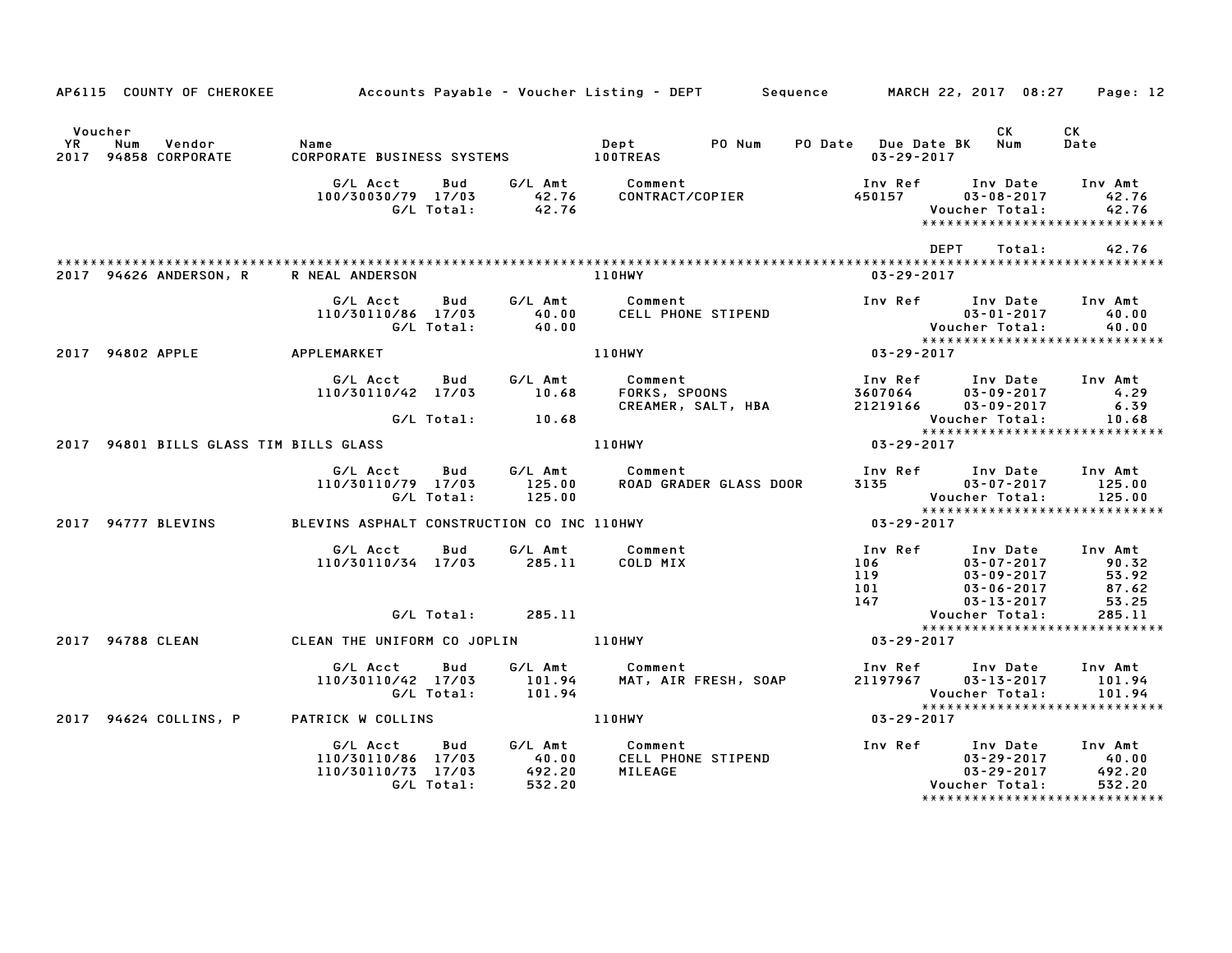|               | AP6115 COUNTY OF CHEROKEE          |                                                                   |     |                               | Accounts Payable – Voucher Listing – DEPT         Sequence         MARCH 22, 2017  08:27 |                                           |                                                                                                                                          | Page: 13                                        |
|---------------|------------------------------------|-------------------------------------------------------------------|-----|-------------------------------|------------------------------------------------------------------------------------------|-------------------------------------------|------------------------------------------------------------------------------------------------------------------------------------------|-------------------------------------------------|
| Voucher<br>YR | Num<br>Vendor<br>2017 94770 EMPIRE | Name<br>EMPIRE DISTRICT ELECTRIC COMPANY                          |     |                               | PO Num<br>Dept<br>110HWY                                                                 | PO Date Due Date BK<br>$03 - 29 - 2017$   | CK<br>Num                                                                                                                                | СK<br>Date                                      |
|               |                                    | G/L Acct<br>110/30110/72 17/03                                    | Bud | G/L Amt<br>1270.58            | Comment<br><b>ELECTRIC</b>                                                               | Inv Ref                                   | Inv Date<br>$049852 - 69 - 2$ $03 - 13 - 2017$<br>854931-63-1 03-13-2017<br>158630-59-0 03-13-2017<br>$906398 - 41 - 7$ $03 - 13 - 2017$ | Inv Amt<br>273.59<br>236.76<br>442.41<br>317.82 |
|               | 2017 94773 FABICK                  | G/L Total:<br>JOHN FABICK TRACTOR CO                              |     | 1270.58                       | <b>110HWY</b>                                                                            | 03-29-2017                                | Voucher Total:<br>*****************************                                                                                          | 1270.58                                         |
|               |                                    | G/L Acct<br>110/30110/79 17/03                                    | Bud | G/L Amt<br>2081.93            | Comment<br>GLASS DOOR<br><b>PARTS</b><br><b>PARTS</b><br><b>SEAL</b>                     | Inv Ref<br>PIFE1443256<br>PIJ00313974     | Inv Date<br>PIJ00313478 03-05-2017<br>$03 - 08 - 2017$<br>$03 - 10 - 2017$<br>PIJ00314220 03-15-2017                                     | Inv Amt<br>741.12<br>1250.00<br>87.25<br>3.56   |
|               |                                    | G/L Total:                                                        |     | 2081.93                       |                                                                                          |                                           | Voucher Total:<br>******************************                                                                                         | 2081.93                                         |
|               | 2017 94760 FARMERS                 | FARMERS COOPERATIVE ASSOCIATION<br>G/L Acct<br>110/30110/79 17/03 | Bud | G/L Amt<br>62.71              | <b>110HWY</b><br>Comment<br>HOSE, CLAMP<br><b>PARTS</b>                                  | 03-29-2017<br>Inv Ref<br>199079<br>199178 | Inv Date<br>$03 - 15 - 2017$<br>03-17-2017                                                                                               | Inv Amt<br>9.96<br>30.95                        |
|               |                                    | G/L Total:                                                        |     | 62.71                         | <b>BOLTS</b><br><b>HINGE</b>                                                             | 199192<br>199365                          | $03 - 17 - 2017$<br>$03 - 20 - 2017$<br>Voucher Total:<br>*****************************                                                  | 19.31<br>2.49<br>62.71                          |
|               | 2017 94781 FLEETPRIDE              | FLEETPRIDE                                                        |     |                               | 110HWY                                                                                   | 03-29-2017                                |                                                                                                                                          |                                                 |
|               |                                    | G/L Acct<br>110/30110/79 17/03<br>G/L Total:                      | Bud | G/L Amt<br>75.49<br>75.49     | Comment<br><b>FILTERS</b>                                                                | 83529377                                  | Inv Ref      Inv Date<br>$03 - 13 - 2017$<br>Voucher Total:                                                                              | Inv Amt<br>75.49<br>75.49                       |
|               | 2017 94803 FROST OIL               | FROST OIL COMPANY                                                 |     |                               | 110HWY                                                                                   | 03-29-2017                                |                                                                                                                                          |                                                 |
|               |                                    | G/L Acct<br>110/30110/32 17/03<br>G/L Total:                      | Bud | G/L Amt<br>1772.53<br>1772.53 | Comment<br>POWERDRIVE FLUID                                                              |                                           | Inv Ref      Inv Date<br>0108585-IN 03-07-2017<br>Voucher Total:<br>*****************************                                        | Inv Amt<br>1772.53<br>1772.53                   |
|               | 2017 94849 HOLLAND ALIG            | HOLLAND ALIGNMENT                                                 |     |                               | 110HWY                                                                                   | 03-29-2017                                |                                                                                                                                          |                                                 |
|               |                                    | G/L Acct<br>110/30110/79 17/03<br>G/L Total:                      | Bud | G/L Amt<br>75.00<br>75.00     | Comment<br>ALIGN FRONT SUSPENSION                                                        | 183475                                    | Inv Ref      Inv Date<br>$03 - 16 - 2017$<br>Voucher Total:<br>*****************************                                             | Inv Amt<br>75.00<br>75.00                       |
|               | 2017 94796 HYSPECO                 | HYSPECO INC                                                       |     |                               | 110HWY                                                                                   | $03 - 29 - 2017$                          |                                                                                                                                          |                                                 |
|               |                                    | G/L Acct<br>110/30110/79 17/03<br>G/L Total:                      | Bud | G/L Amt<br>325.00<br>325.00   | Comment<br>REPAIR LEAKING CYLINDER                                                       | Inv Ref<br>A43748-001                     | Inv Date<br>$03 - 06 - 2017$<br>Voucher Total:<br>*****************************                                                          | Inv Amt<br>325.00<br>325.00                     |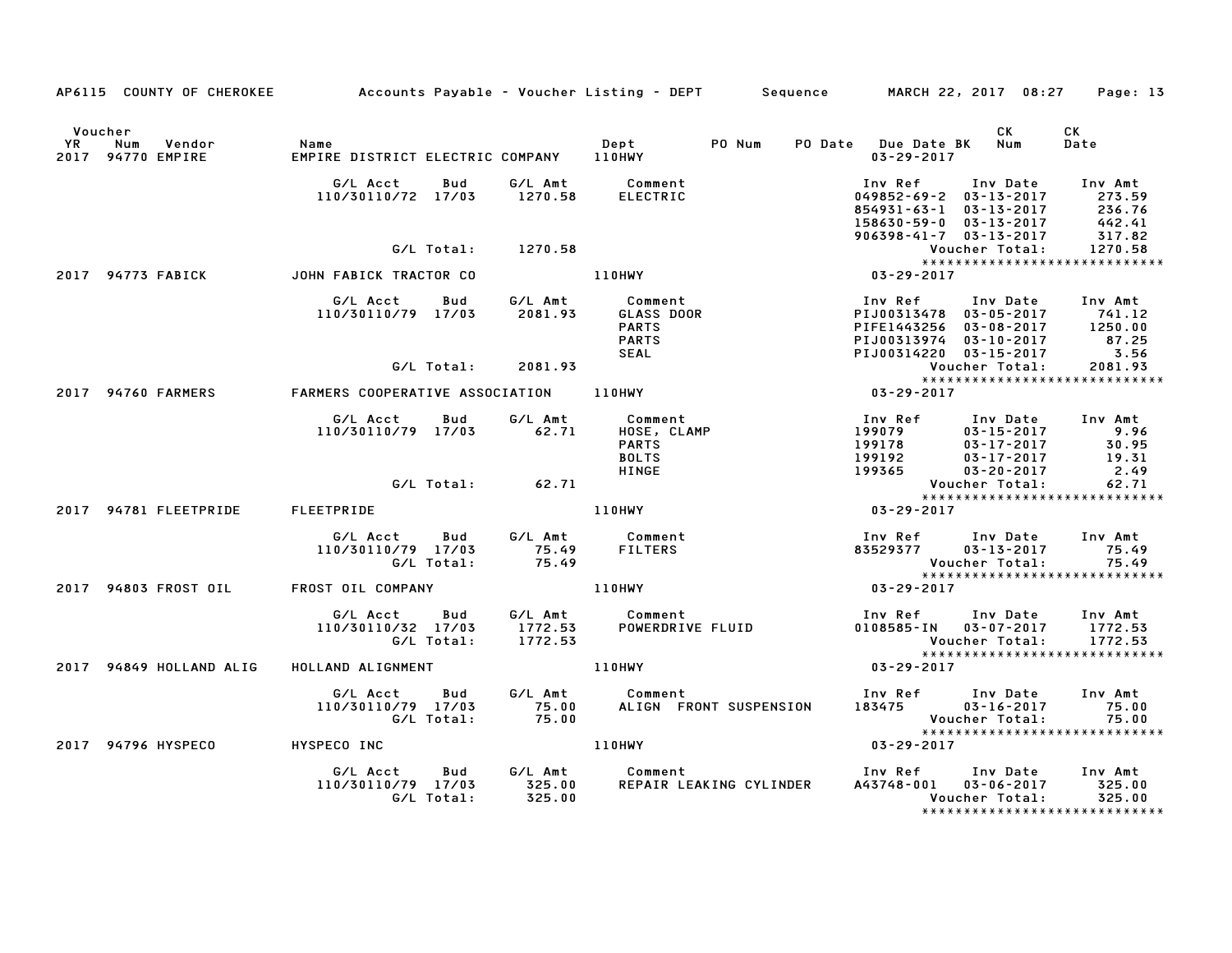|    |                | AP6115 COUNTY OF CHEROKEE      | Accounts Payable – Voucher Listing – DEPT        Sequence |                   |                                 |                                                                                                    |        |         |                                                                                                   | MARCH 22, 2017 08:27                                                                                                                                 | Page: 14                                                                       |
|----|----------------|--------------------------------|-----------------------------------------------------------|-------------------|---------------------------------|----------------------------------------------------------------------------------------------------|--------|---------|---------------------------------------------------------------------------------------------------|------------------------------------------------------------------------------------------------------------------------------------------------------|--------------------------------------------------------------------------------|
| YR | Voucher<br>Num | Vendor<br>2017 94767 JIM WOODS | Name<br>JIM WOODS MARKETING INC                           |                   |                                 | Dept<br><b>110HWY</b>                                                                              | PO Num | PO Date | <b>Due Date BK</b><br>$03 - 29 - 2017$                                                            | СK<br>Num                                                                                                                                            | СK<br>Date                                                                     |
|    |                |                                | G/L Acct<br>110/30110/31 17/03                            | Bud<br>G/L Total: | G/L Amt<br>14332.32<br>14332.32 | Comment<br>DIESEL                                                                                  |        |         | Inv Ref<br>231685                                                                                 | Inv Date<br>$03 - 13 - 2017$<br>Voucher Total:                                                                                                       | Inv Amt<br>14332.32<br>14332.32                                                |
|    |                | 2017 94759 JOPLIN FREIGHT      | JOPLIN FREIGHTLINER SALES INC                             |                   |                                 | 110HWY                                                                                             |        |         | $03 - 29 - 2017$                                                                                  |                                                                                                                                                      | *****************************                                                  |
|    |                |                                | G/L Acct<br>110/30110/79 17/03                            | Bud               | G/L Amt<br>603.13               | Comment<br><b>PARTS</b><br>CREDIT<br><b>CYLINDER</b><br><b>PARTS</b>                               |        |         | Inv Ref<br>49985706<br>49990906<br>49991206<br>165366                                             | Inv Date<br>$03 - 09 - 2017$<br>$03 - 09 - 2017$<br>$03 - 10 - 2017$<br>$03 - 15 - 2017$                                                             | Inv Amt<br>114.01<br>21.20CR<br>138.57<br>371.75                               |
|    |                |                                |                                                           | G/L Total:        | 603.13                          |                                                                                                    |        |         |                                                                                                   | Voucher Total:                                                                                                                                       | 603.13<br>*****************************                                        |
|    |                | 2017 94793 MFA OIL             | MFA OIL - NEOSHO 1055                                     |                   |                                 | 110HWY                                                                                             |        |         | $03 - 29 - 2017$                                                                                  |                                                                                                                                                      |                                                                                |
|    |                |                                | G/L Acct<br>110/30110/31 17/03                            | Bud               | G/L Amt<br>4514.33              | Comment<br>DIESEL                                                                                  |        |         | Inv Ref<br>D0002401215<br>95096003<br>95096001<br>95096005<br>D0002397066<br>95096004<br>95096002 | Inv Date<br>$03 - 10 - 2017$<br>$03 - 07 - 2017$<br>$03 - 07 - 2017$<br>$03 - 07 - 2017$<br>$03 - 07 - 2017$<br>$03 - 07 - 2017$<br>$03 - 07 - 2017$ | Inv Amt<br>520.06<br>307.21<br>1027.04<br>185.83<br>558.05<br>200.15<br>662.91 |
|    |                |                                |                                                           |                   |                                 |                                                                                                    |        |         | 95096016                                                                                          | $03 - 15 - 2017$                                                                                                                                     | 1053.08                                                                        |
|    |                |                                |                                                           | G/L Total:        | 4514.33                         |                                                                                                    |        |         |                                                                                                   | Voucher Total:                                                                                                                                       | 4514.33                                                                        |
|    | 2017 94848 MHC |                                | MHC                                                       |                   |                                 | 110HWY                                                                                             |        |         | $03 - 29 - 2017$                                                                                  |                                                                                                                                                      | *****************************                                                  |
|    |                |                                | G/L Acct<br>110/30110/79 17/03                            | Bud<br>G/L Total: | G/L Amt<br>460.26<br>460.26     | Comment<br>AIR FILTERS<br>AIR FILTERS                                                              |        |         | Inv Ref<br>285600767070 03-16-2017<br>285600767200 03-17-2017                                     | Inv Date<br>Voucher Total:                                                                                                                           | Inv Amt<br>329.35<br>130.91<br>460.26                                          |
|    |                |                                | 2017 94799 MIDWEST MINERAL MIDWEST MINERALS               |                   |                                 | 110HWY                                                                                             |        |         | $03 - 29 - 2017$                                                                                  |                                                                                                                                                      | *****************************                                                  |
|    |                |                                | G/L Acct<br>110/30110/35 17/03                            | Bud               | G/L Amt<br>8682.31              | Comment<br><b>ROCK</b>                                                                             |        |         | Inv Ref<br>149629<br>149628                                                                       | Inv Date<br>$02 - 28 - 2017$<br>$02 - 28 - 2017$                                                                                                     | Inv Amt<br>6110.58<br>2571.73                                                  |
|    |                |                                |                                                           | G/L Total:        | 8682.31                         |                                                                                                    |        |         |                                                                                                   | Voucher Total:                                                                                                                                       | 8682.31<br>******************************                                      |
|    |                | 2017 94805 MIKE CARPINO        | MIKE CARPINO FORD MERCURY INC                             |                   |                                 | 110HWY                                                                                             |        |         | 03-29-2017                                                                                        |                                                                                                                                                      |                                                                                |
|    |                |                                | G/L Acct<br>110/30110/79 17/03                            | Bud               | G/L Amt<br>490.92               | Comment<br>PUMP<br><b>BUSHING, TUBE</b>                                                            |        |         | Inv Ref<br>110120<br>110135                                                                       | Inv Date<br>$03 - 08 - 2017$<br>$03 - 15 - 2017$                                                                                                     | Inv Amt<br>431.02<br>59.90                                                     |
|    |                |                                |                                                           | G/L Total:        | 490.92                          |                                                                                                    |        |         |                                                                                                   | Voucher Total:                                                                                                                                       | 490.92<br>*****************************                                        |
|    |                | 2017 94763 NATALINIS           | NATALINI'S AUTOMOTIVE                                     |                   |                                 | 110HWY                                                                                             |        |         | $03 - 29 - 2017$                                                                                  |                                                                                                                                                      |                                                                                |
|    |                |                                | G/L Acct<br>110/30110/79 17/03                            | Bud               | G/L Amt<br>222.68               | Comment<br>ORINGS<br>FITTING, HEATER HOSE FIT<br>HOSE CLAMP<br>ARM BUSHING<br><b>BRAKE CALIPER</b> |        |         | Inv Ref<br>630004<br>630003<br>630023<br>629997<br>630112                                         | Inv Date<br>$03 - 14 - 2017$<br>$03 - 14 - 2017$<br>$03 - 14 - 2017$<br>$03 - 14 - 2017$<br>$03 - 15 - 2017$                                         | Inv Amt<br>6.00<br>27.42<br>10.10<br>29.98<br>249.20                           |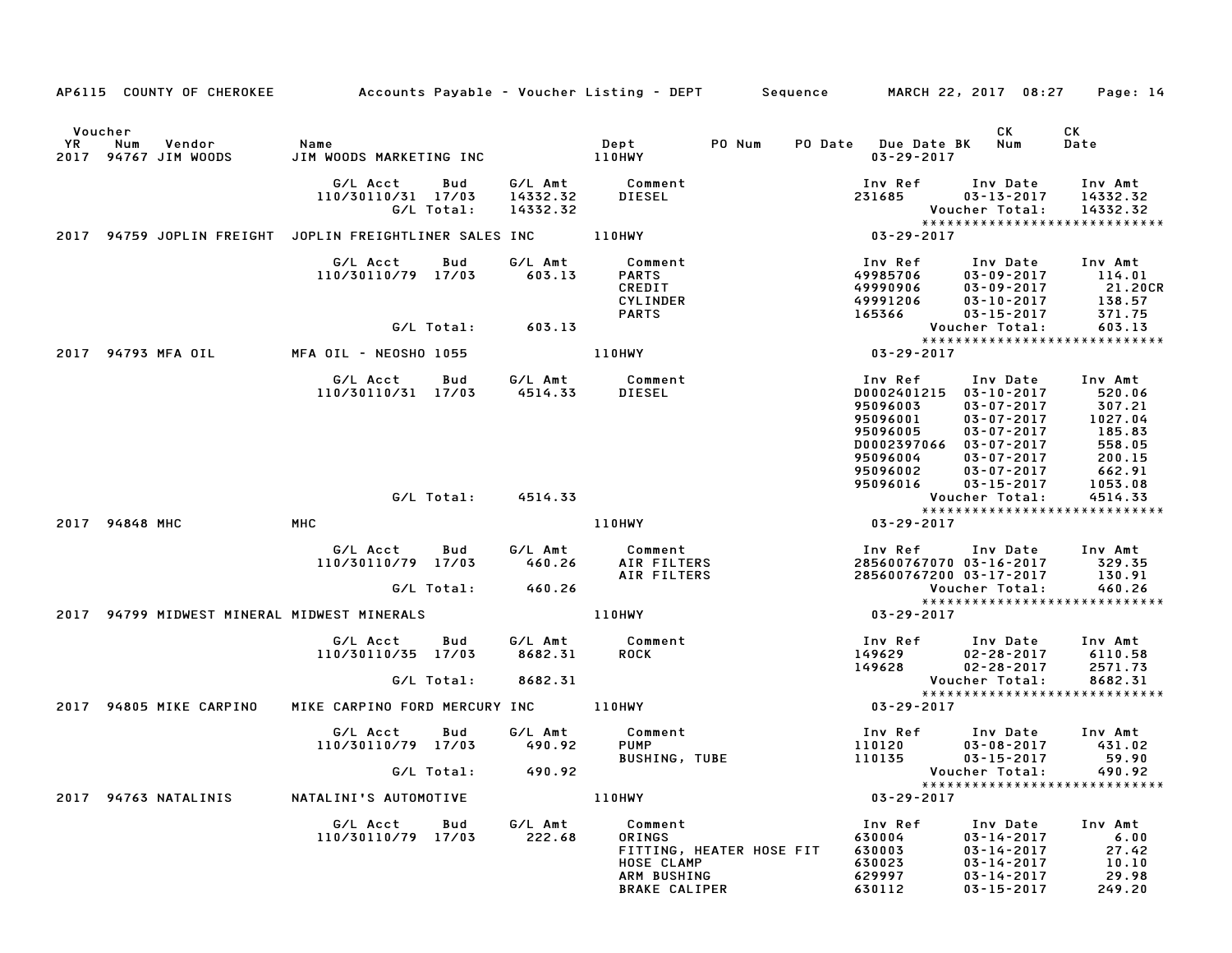|               | AP6115 COUNTY OF CHEROKEE                     |                                |                   |                                 | Accounts Payable – Voucher Listing – DEPT         Sequence |                                             | MARCH 22, 2017 08:27                                | Page: 15                        |
|---------------|-----------------------------------------------|--------------------------------|-------------------|---------------------------------|------------------------------------------------------------|---------------------------------------------|-----------------------------------------------------|---------------------------------|
| Voucher<br>YR | Num<br>Vendor                                 | Name                           |                   |                                 | PO Num<br>Dept<br><b>BATTERY</b><br>CREDIT CORE DEPOSIT    | PO Date Due Date BK Num<br>630159<br>630166 | <b>CK</b><br>$03 - 15 - 2017$<br>$03 - 15 - 2017$   | СK<br>Date<br>7.70<br>122.22CR  |
|               |                                               |                                |                   |                                 | GRINDING WHEEL                                             | 630607                                      | $03 - 20 - 2017$                                    | 5.27                            |
|               |                                               |                                | G/L Total:        | 222.68                          | ABRASIVE WHEEL                                             | 630601                                      | $03 - 20 - 2017$<br>Voucher Total:                  | 9.23<br>222.68                  |
|               |                                               |                                |                   |                                 |                                                            |                                             | *****************************                       |                                 |
|               | 2017 94786 NATALINIS                          | NATALINI'S AUTOMOTIVE          |                   |                                 | 110HWY                                                     | $03 - 29 - 2017$                            |                                                     |                                 |
|               |                                               | G/L Acct                       | Bud               | G/L Amt                         | Comment                                                    | Inv Ref                                     | Inv Date                                            | Inv Amt                         |
|               |                                               | 110/30110/79 17/03             |                   | 812.88                          | <b>CLAMP</b>                                               | 629432                                      | $03 - 07 - 2017$                                    | 22.98                           |
|               |                                               |                                |                   |                                 | OIL FILTER                                                 | 629517                                      | $03 - 08 - 2017$                                    | 32.40                           |
|               |                                               |                                |                   |                                 | <b>GREASE GUN</b><br><b>FILTER</b>                         | 629546<br>629548                            | $03 - 08 - 2017$<br>$03 - 08 - 2017$                | 29.99<br>8.08                   |
|               |                                               |                                |                   |                                 | <b>MOTOR TUNE-UP</b>                                       | 629662                                      | $03 - 09 - 2017$                                    | 34.47                           |
|               |                                               |                                |                   |                                 | HYDRAULIC HOSE                                             | 629780                                      | $03 - 10 - 2017$                                    | 3.45                            |
|               |                                               |                                |                   |                                 | FITTING                                                    | 629790                                      | $03 - 10 - 2017$                                    | 7.33                            |
|               |                                               |                                |                   |                                 | <b>PARTS</b>                                               | 629715                                      | $03 - 10 - 2017$                                    | 251.41                          |
|               |                                               |                                |                   |                                 | <b>PARTS</b>                                               | 629892                                      | $03 - 13 - 2017$                                    | 578.38                          |
|               |                                               |                                |                   |                                 | ARM BUSHING CREDIT                                         | 629906                                      | $03 - 13 - 2017$                                    | 7.00CR                          |
|               |                                               |                                |                   |                                 | CORE DEPOSIT CREDIT                                        | 629945                                      | $03 - 13 - 2017$                                    | 153.60CR                        |
|               |                                               |                                |                   |                                 | OIL.                                                       | 629955                                      | $03 - 13 - 2017$                                    | 4.99                            |
|               |                                               |                                | G/L Total:        | 812.88                          |                                                            |                                             | Voucher Total:                                      | 812.88                          |
|               | 2017 94758 POWERPLAN                          | POWERPLAN                      |                   |                                 | <b>110HWY</b>                                              | 03-29-2017                                  | *****************************                       |                                 |
|               |                                               |                                |                   |                                 |                                                            |                                             |                                                     |                                 |
|               |                                               | G/L Acct<br>110/30110/79 17/03 | Bud<br>G/L Total: | G/L Amt<br>12551.15<br>12551.15 | Comment<br>TRANSMISSION & PARTS                            | Inv Ref<br>700330                           | Inv Date<br>$03 - 15 - 2017$<br>Voucher Total:      | Inv Amt<br>12551.15<br>12551.15 |
|               |                                               |                                |                   |                                 |                                                            |                                             | *****************************                       |                                 |
|               | 2017 94765 PURCELL                            | PURCELL TIRE & RUBBER COMPANY  |                   |                                 | <b>110HWY</b>                                              | $03 - 29 - 2017$                            |                                                     |                                 |
|               |                                               | G/L Acct                       | Bud               | G/L Amt                         | Comment                                                    | Inv Ref                                     | Inv Date                                            | Inv Amt                         |
|               |                                               | 110/30110/79 17/03             | G/L Total:        | 35.00<br>35.00                  | TIRE REPAIR                                                | 2616215                                     | $03 - 15 - 2017$<br>Voucher Total:                  | 35.00<br>35.00                  |
|               |                                               |                                |                   |                                 |                                                            |                                             | *****************************                       |                                 |
|               | 2017 94804 SAFETY                             | SAFETY FIRST SUPPLY CO LLC     |                   |                                 | 110HWY                                                     | 03-29-2017                                  |                                                     |                                 |
|               |                                               | G/L Acct                       | Bud               | G/L Amt                         | Comment                                                    | Inv Ref                                     | Inv Date                                            | Inv Amt                         |
|               |                                               | 110/30110/42 17/03             |                   | 79.80                           | BROWN ROLL TOWELS                                          | 17-30493                                    | $03 - 08 - 2017$                                    | 79.80                           |
|               |                                               |                                | G/L Total:        | 79.80                           |                                                            |                                             | Voucher Total:                                      | 79.80                           |
|               |                                               |                                |                   |                                 |                                                            |                                             | *****************************                       |                                 |
|               | 2017 94774 TEETER'S                           | TEETER'S ASPHALT & MATERIALS   |                   |                                 | 110HWY                                                     | $03 - 29 - 2017$                            |                                                     |                                 |
|               |                                               | G/L Acct                       | Bud               | G/L Amt                         | Comment                                                    | Inv Ref                                     | Inv Date                                            | Inv Amt                         |
|               |                                               | 110/30110/38 16/03             |                   | 47247.30                        | <b>ASPHALT</b>                                             | 6608                                        | 12-07-2016                                          | 47247.30                        |
|               |                                               |                                | G/L Total:        | 47247.30                        |                                                            |                                             | Voucher Total:                                      | 47247.30                        |
|               |                                               |                                |                   |                                 |                                                            |                                             | *****************************                       |                                 |
|               | 2017 94855 TRUE VALUE COL TRUE VALUE COLUMBUS |                                |                   |                                 | <b>110HWY</b>                                              | $03 - 29 - 2017$                            |                                                     |                                 |
|               |                                               | G/L Acct                       | Bud               | G/L Amt                         | Comment                                                    | Inv Ref                                     | Inv Date                                            | Inv Amt                         |
|               |                                               | 110/30110/79 17/03             |                   | 1.39                            | PIPE CAP                                                   | A304499                                     | $03 - 17 - 2017$                                    | 1.39                            |
|               |                                               |                                | G/L Total:        | 1.39                            |                                                            |                                             | Voucher Total:<br>* * * * * * * * * * * * * * * * * | 1.39<br>* * * * * * * * * * * * |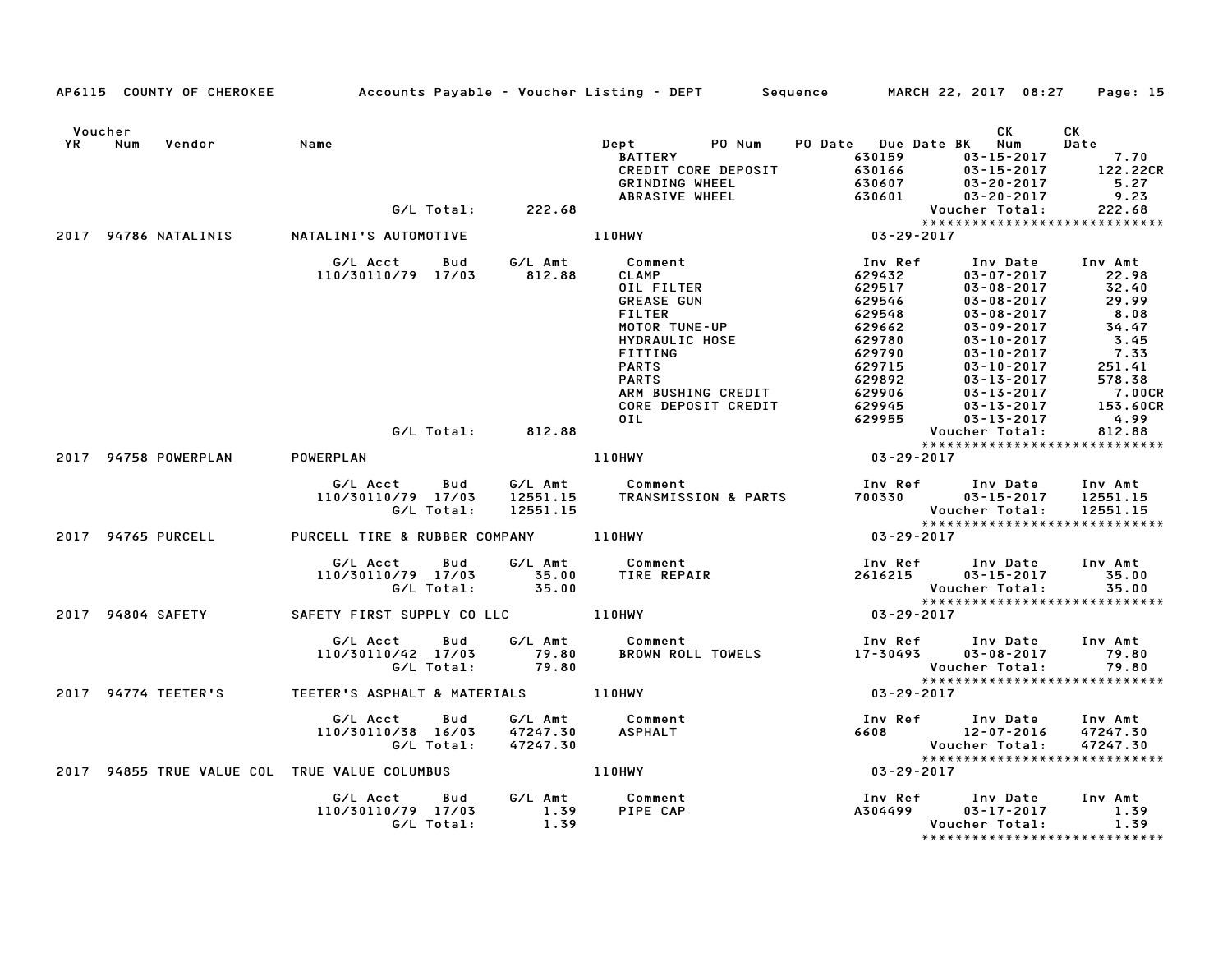| AP6115 COUNTY OF CHEROKEE                                                          |                                                      |                   |                             | Accounts Payable – Voucher Listing – DEPT         Sequence                                                                                                                                                                                                              |                                                | MARCH 22, 2017 08:27                                                            | Page: 16                                           |
|------------------------------------------------------------------------------------|------------------------------------------------------|-------------------|-----------------------------|-------------------------------------------------------------------------------------------------------------------------------------------------------------------------------------------------------------------------------------------------------------------------|------------------------------------------------|---------------------------------------------------------------------------------|----------------------------------------------------|
| Voucher<br>YR.<br>Vendor<br>Num<br>94779 WALMART COMMUNI WALMART COMMUNITY<br>2017 | Name                                                 |                   |                             | CK and the set of the set of the set of the set of the set of the set of the set of the set of the set of the set of the set of the set of the set of the set of the set of the set of the set of the set of the set of the se<br>CK<br>Dept<br>PO Num<br><b>110HWY</b> | <b>PO Date</b> Due Date BK<br>$03 - 29 - 2017$ | Num                                                                             | Date                                               |
|                                                                                    | G/L Acct<br>110/30110/79 17/03                       | Bud               | G/L Amt<br>53.48            | Comment<br><b>VACUUM</b><br>6032202500293833                                                                                                                                                                                                                            | Inv Ref                                        | Inv Date<br>704100078554 02-10-2017                                             | Inv Amt<br>53.48                                   |
|                                                                                    |                                                      | G/L Total:        | 53.48                       |                                                                                                                                                                                                                                                                         |                                                | Voucher Total:<br>*****************************                                 | 53.48                                              |
|                                                                                    |                                                      |                   |                             |                                                                                                                                                                                                                                                                         |                                                | DEPT<br>Total:                                                                  | 96845.12                                           |
| 2017 94815 GRANT, LO                                                               | <b>LOGAN S GRANT</b>                                 |                   |                             | 130NOXWEED                                                                                                                                                                                                                                                              | $03 - 29 - 2017$                               |                                                                                 |                                                    |
|                                                                                    | G/L Acct<br>130/30130/73 17/03                       | Bud<br>G/L Total: | G/L Amt<br>214.54<br>214.54 | Comment<br>MILEAGE/ CONFERENCE                                                                                                                                                                                                                                          | Inv Ref                                        | Inv Date<br>$03 - 10 - 2017$<br>Voucher Total:<br>***************************** | Inv Amt<br>214.54<br>214.54                        |
|                                                                                    |                                                      |                   |                             |                                                                                                                                                                                                                                                                         |                                                | <b>DEPT</b><br>Total:                                                           | 214.54                                             |
| 2017 94877 CARDMEMBER                                                              | CHASE CARD SERVICES                                  |                   |                             | <b>140HEALTH</b>                                                                                                                                                                                                                                                        | $03 - 29 - 2017$                               |                                                                                 |                                                    |
|                                                                                    | G/L Acct<br>140/30140/93 17/03<br>140/30140/89 17/03 | Bud               | G/L Amt<br>163.49<br>48.32  | Comment<br><b>HEALTH DEPT</b><br>ACCT I                                                                                                                                                                                                                                 | Inv Ref                                        | Inv Date                                                                        | Inv Amt                                            |
|                                                                                    | 140/30140/21 17/03                                   |                   | 152.94                      | IN DIGITAL<br>AMAZON<br>LATE FEE<br><b>INTEREST</b><br><b>BLUE DOG INK</b><br>NUTRITION MATTERS                                                                                                                                                                         |                                                | $03 - 03 - 2014$<br>$03 - 06 - 2017$                                            | 36.00<br>163.49<br>39.00<br>9.32<br>74.94<br>42.00 |
|                                                                                    |                                                      | G/L Total:        | 364.75                      |                                                                                                                                                                                                                                                                         |                                                | Voucher Total:                                                                  | 364.75                                             |
| 2017 94878 ELLIOTT, B                                                              | <b>BETHA K ELLIOTT</b>                               |                   |                             | 140HEALTH                                                                                                                                                                                                                                                               | 03-29-2017                                     | *****************************                                                   |                                                    |
|                                                                                    | G/L Acct<br>140/30140/73 17/03                       | Bud               | G/L Amt<br>177.09           | Comment<br>MILEAGE<br>$2/18/17 - 3/17/17$                                                                                                                                                                                                                               | Inv Ref                                        | Inv Date<br>$03 - 20 - 2017$                                                    | Inv Amt<br>177.09                                  |
|                                                                                    |                                                      | G/L Total:        | 177.09                      |                                                                                                                                                                                                                                                                         |                                                | Voucher Total:                                                                  | 177.09                                             |
| 2017 94850 FIRST CHRISTIAN FIRST CHRISTIAN CHURCH PARSONS                          |                                                      |                   |                             | <b>140HEALTH</b>                                                                                                                                                                                                                                                        | 03-29-2017                                     | *****************************                                                   |                                                    |
|                                                                                    | G/L Acct<br>140/30140/87 17/03                       | Bud               | G/L Amt<br>260.00           | Comment<br>WIC PROGRAM                                                                                                                                                                                                                                                  | Inv Ref                                        | Inv Date                                                                        | Inv Amt                                            |
|                                                                                    |                                                      |                   |                             | <b>BUILDING RENTAL</b><br>MAR 14, 15, 29, 30, 2017                                                                                                                                                                                                                      |                                                | $03 - 20 - 2017$                                                                | 260.00                                             |
|                                                                                    |                                                      | G/L Total:        | 260.00                      |                                                                                                                                                                                                                                                                         |                                                | Voucher Total:<br>*****************************                                 | 260.00                                             |
| 94851 GALENA ASSEMBLY GALENA ASSEMBLY OF GOD<br>2017                               |                                                      |                   |                             | <b>140HEALTH</b>                                                                                                                                                                                                                                                        | 03-29-2017                                     |                                                                                 |                                                    |
|                                                                                    | G/L Acct<br>140/30140/87 17/03                       | Bud               | G/L Amt<br>200.00           | Comment<br>WIC PROGRAM                                                                                                                                                                                                                                                  |                                                | Inv Ref Inv Date                                                                | Inv Amt                                            |
|                                                                                    |                                                      |                   |                             | <b>BUILDING RENTAL</b><br><b>MARCH 22 &amp; 28</b>                                                                                                                                                                                                                      |                                                | $03 - 20 - 2017$                                                                | 200.00                                             |
|                                                                                    |                                                      | G/L Total:        | 200.00                      |                                                                                                                                                                                                                                                                         |                                                | Voucher Total:<br>*******************************                               | 200.00                                             |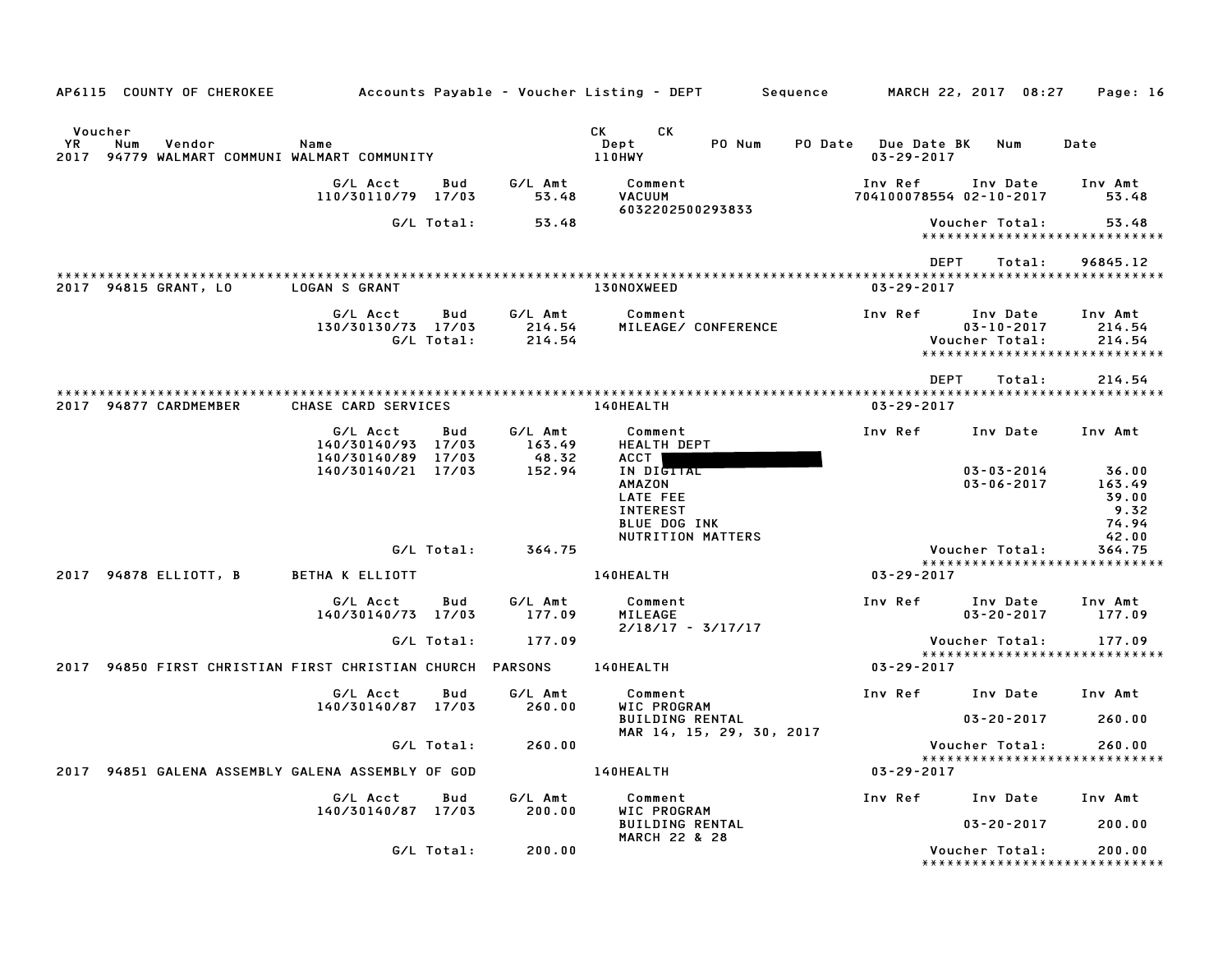|               | AP6115 COUNTY OF CHEROKEE             |                                |            |                   | Accounts Payable – Voucher Listing – DEPT         Sequence                                      |                                                          | MARCH 22, 2017 08:27                                     | Page: 17                      |
|---------------|---------------------------------------|--------------------------------|------------|-------------------|-------------------------------------------------------------------------------------------------|----------------------------------------------------------|----------------------------------------------------------|-------------------------------|
| Voucher<br>YR | Num<br>Vendor<br>2017 94852 MANZER, J | Name<br>DR JONATHAN MANZER     |            |                   | PO Num<br>Dept<br>140HEALTH                                                                     | <b>PO Date</b><br><b>Due Date BK</b><br>$03 - 29 - 2017$ | СK<br>Num                                                | СK<br>Date                    |
|               |                                       | G/L Acct<br>140/30140/82 17/03 | Bud        | G/L Amt<br>100.00 | Comment<br>CONTRACTED SERVICES<br><b>MARCH 2017</b><br>PHYSICIAN SERVICES<br><b>HEALTH DEPT</b> | Inv Ref                                                  | Inv Date<br>$03 - 20 - 2017$                             | Inv Amt<br>100.00             |
|               |                                       |                                | G/L Total: | 100.00            |                                                                                                 |                                                          | Voucher Total:                                           | 100.00                        |
|               | 2017 94861 MCCARTYS                   | MCCARTY'S                      |            |                   | 140HEALTH                                                                                       | 03-29-2017                                               |                                                          | ***************************** |
|               |                                       | G/L Acct                       | Bud        | G/L Amt           | Comment                                                                                         | Inv Ref                                                  | Inv Date                                                 | Inv Amt                       |
|               |                                       | 140/30140/21 17/03             |            | 65.87             | <b>HEALTH DEPT</b><br>TAPE, LEAD, FOLDERS<br><b>FOLDERS</b><br>CREDIT<br>STORAGE BOXES          | P1418200<br>P1418200<br>P1465100                         | $03 - 06 - 2017$<br>$03 - 09 - 2017$<br>$03 - 13 - 2017$ | 36.91<br>6.19CR<br>35.15      |
|               |                                       |                                | G/L Total: | 65.87             |                                                                                                 |                                                          | Voucher Total:                                           | 65.87                         |
|               | 2017 94854 MCKESSON                   | MCKESSON MEDICAL-SURGICAL      |            |                   | 140HEALTH                                                                                       | 03-29-2017                                               |                                                          | ***************************** |
|               |                                       | G/L Acct                       | Bud        | G/L Amt           | Comment                                                                                         | Inv Ref                                                  | Inv Date                                                 | Inv Amt                       |
|               |                                       | 140/30140/43 17/03             |            | 937.05            | <b>HEALTH DEPT</b><br>GLOVES, COTTON BALLS, BAGS 95957253<br>ALCOHOL, BANDAGES, SYRINGES        |                                                          | $03 - 09 - 2017$                                         | 937.05                        |
|               |                                       |                                | G/L Total: | 937.05            |                                                                                                 |                                                          | Voucher Total:                                           | 937.05                        |
|               | 2017 94853 OSWEGO CHURCH              | OSWEGO CHRISTIAN CHURCH        |            |                   | 140HEALTH                                                                                       | $03 - 29 - 2017$                                         |                                                          | ***************************** |
|               |                                       | G/L Acct<br>140/30140/87 17/03 | Bud        | G/L Amt<br>200.00 | Comment<br>WIC PROGRAM                                                                          | Inv Ref Inv Date                                         |                                                          | Inv Amt                       |
|               |                                       |                                |            |                   | <b>BUILDING RENTAL</b><br><b>MARCH 16 &amp; 21</b>                                              |                                                          | $03 - 20 - 2017$                                         | 200.00                        |
|               |                                       |                                | G/L Total: | 200.00            |                                                                                                 |                                                          | Voucher Total:                                           | 200.00                        |
|               | 2017 94860 RESERVE                    | RESERVE ACCOUNT                |            |                   | 140HEALTH                                                                                       | 03-29-2017                                               |                                                          | ***************************** |
|               |                                       | G/L Acct<br>140/30140/21 17/03 | Bud        | G/L Amt<br>200.00 | Comment<br><b>HEALTH DEPT</b>                                                                   | Inv Ref                                                  | Inv Date                                                 | Inv Amt                       |
|               |                                       |                                | G/L Total: | 200.00            | <b>RESERVE POSTAGE</b>                                                                          | 16478844                                                 | $03 - 20 - 2017$<br>Voucher Total:                       | 200.00<br>200.00              |
|               |                                       |                                |            |                   |                                                                                                 |                                                          |                                                          | ***************************** |
|               | 2017 94879 VERIZON                    | VERIZON WIRELESS               |            |                   | 140HEALTH                                                                                       | 03-29-2017                                               |                                                          |                               |
|               |                                       | G/L Acct<br>140/30140/72 17/03 | Bud        | G/L Amt<br>80.61  | Comment<br><b>HEALTH DEPT</b>                                                                   | Inv Ref                                                  | Inv Date                                                 | Inv Amt                       |
|               |                                       |                                | G/L Total: | 80.61             | ACCT 587034926-00001                                                                            | 9782023278  03-12-2017                                   | Voucher Total:                                           | 80.61<br>80.61                |
|               |                                       |                                |            |                   |                                                                                                 |                                                          |                                                          | ***************************** |
|               |                                       |                                |            |                   |                                                                                                 | DEPT                                                     | Total:                                                   | 2585.37                       |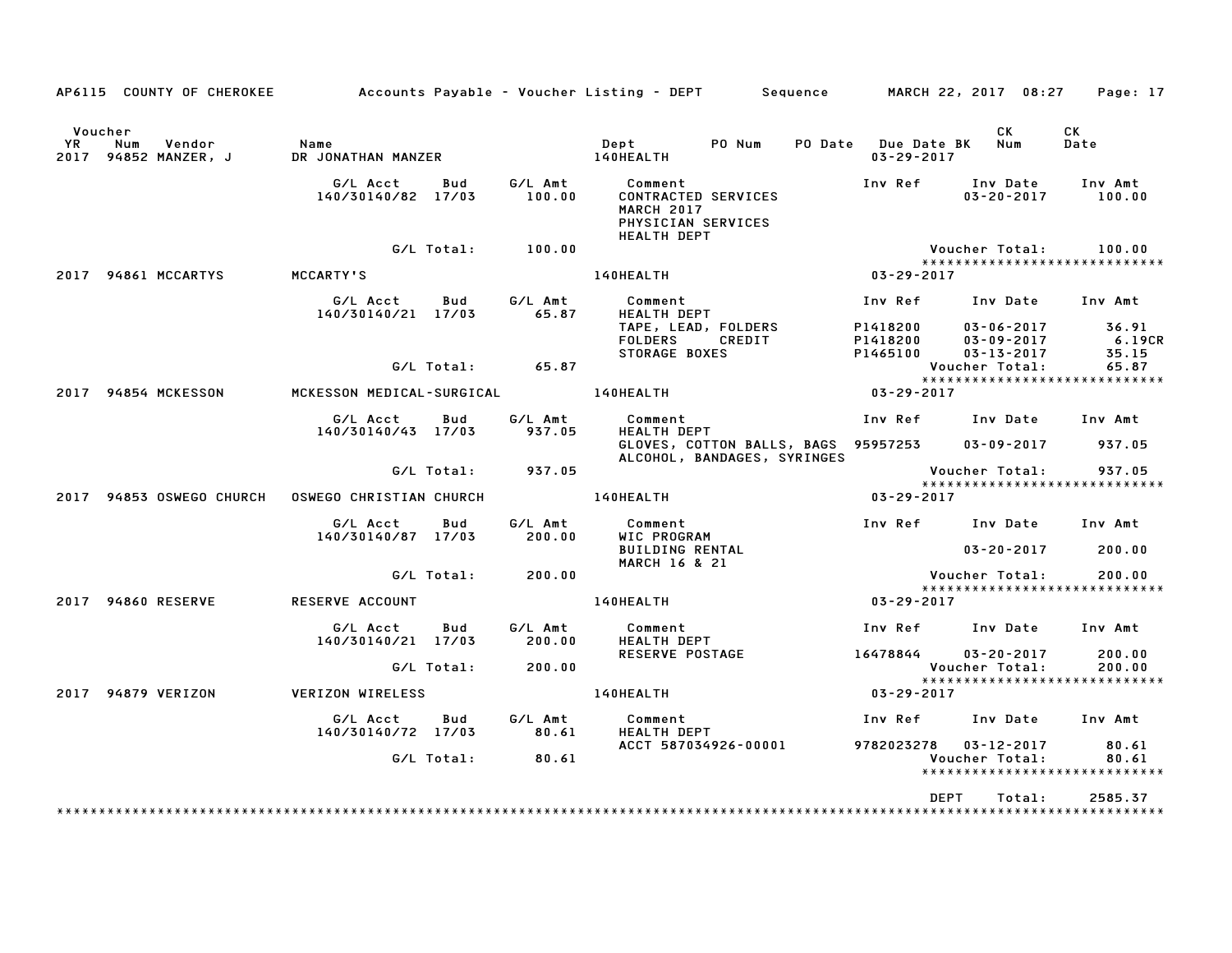|                 |     | AP6115 COUNTY OF CHEROKEE              | Accounts Payable – Voucher Listing – DEPT         Sequence       MARCH 22, 2017  08:27     Page: 18 |                   |                                          |                                           |                                                     |                                       |             |                                                             |                                                                       |  |
|-----------------|-----|----------------------------------------|-----------------------------------------------------------------------------------------------------|-------------------|------------------------------------------|-------------------------------------------|-----------------------------------------------------|---------------------------------------|-------------|-------------------------------------------------------------|-----------------------------------------------------------------------|--|
| Voucher<br>YR   | Num | Vendor<br>2017 94816 AT&T 5001         | Name<br>AT&T                                                                                        |                   |                                          | Dept<br>224911                            | PO Num                                              | PO Date Due Date BK Num<br>03-29-2017 |             | CK                                                          | CK<br>Date                                                            |  |
|                 |     |                                        | G/L Acct<br>224/31224/01                                                                            | Bud               | G∕L Amt<br>900.46                        | Comment<br>ACCT 316 140 9942 098 7        | 316 140 2371 911 6                                  |                                       |             | Inv Ref Inv Date<br>$03 - 01 - 2017$<br>03-01-2017          | Inv Amt<br>645.65<br>254.81                                           |  |
|                 |     |                                        |                                                                                                     | G/L Total:        | 900.46                                   |                                           |                                                     |                                       |             | Voucher Total:                                              | 900.46<br>*****************************                               |  |
|                 |     | 2017 94817 CENTURYLINK2961 CENTURYLINK |                                                                                                     |                   |                                          | 224911                                    |                                                     | 03-29-2017                            |             |                                                             |                                                                       |  |
|                 |     |                                        | G/L Acct<br>224/31224/01                                                                            | Bud<br>G/L Total: | 1170.44                                  | G/L Amt Comment<br>1170.44 ACCT 313409961 |                                                     |                                       |             | $02 - 25 - 2017$<br>Voucher Total:                          | Inv Ref Inv Date Inv Amt<br>1170.44<br>1170.44                        |  |
|                 |     |                                        | 2017 94818 CENTURYLINK4786 CENTURYLINK                                                              |                   |                                          | 224911                                    |                                                     | $03 - 29 - 2017$                      |             |                                                             | *****************************                                         |  |
|                 |     |                                        | G/L Acct<br>224/31224/01                                                                            | Bud<br>G/L Total: | G/L Amt<br>1063.96<br>1063.96            | Comment<br><b>CUSTOMER 2C257200</b>       |                                                     | Inv Ref<br>R030101061                 |             | Inv Date<br>$03 - 01 - 2017$<br>Voucher Total:              | Inv Amt<br>1063.96<br>1063.96<br>******************************       |  |
| 2017 94819 DSS  |     |                                        | <b>DSS CORPORATION</b>                                                                              |                   |                                          | 224911                                    |                                                     | 03-29-2017                            |             |                                                             |                                                                       |  |
|                 |     |                                        | G/L Acct<br>224/31224/01                                                                            | Bud               | G/L Amt<br>4225.00                       | Comment<br>$5/1/17 - 4/30/18$             | MAINTENANCE AGMT                                    | 19025 1902                            |             | $03 - 07 - 2017$                                            | Inv Ref Inv Date Inv Amt<br>4225.00                                   |  |
|                 |     | 2017 94820 MAXTON, JACK                | JACK MAXTON                                                                                         | G/L Total:        | 4225.00                                  | 224911                                    |                                                     | $03 - 29 - 2017$                      |             | Voucher Total:                                              | 4225.00<br>*****************************                              |  |
|                 |     |                                        | G/L Acct<br>224/31224/01                                                                            | Bud<br>G/L Total: | G/L Amt<br>3000.00<br>3000.00            | Comment<br><b>TOWER LEASE</b>             | <b>YEARLY</b>                                       |                                       |             | Inv Ref Inv Date<br>$03 - 02 - 2017$<br>Voucher Total:      | Inv Amt<br>3000.00<br>3000.00<br>*****************************        |  |
|                 |     | 2017 94856 NEWEGG                      | SYNCB/NEWEGG                                                                                        |                   |                                          | 224911                                    |                                                     | 03-29-2017                            |             |                                                             |                                                                       |  |
|                 |     |                                        | G/L Acct<br>224/31224/01                                                                            | Bud<br>G/L Total: | 209.99                                   | G/L Amt Comment<br>209.99 LASER PRINTER   |                                                     | Inv Ref                               |             | 1203319834 02-14-2017<br>Voucher Total:                     | Inv Date Inv Amt<br>209.99<br>209.99<br>***************************** |  |
|                 |     | 2017 94821 PENGUIN                     | PENGUIN MANAGEMENT INC                                                                              |                   |                                          | 224911                                    |                                                     | $03 - 29 - 2017$                      |             |                                                             |                                                                       |  |
|                 |     |                                        | G/L Acct<br>224/31224/01                                                                            | Bud               | G∕L Amt<br>3636.00<br>G/L Total: 3636.00 | Comment                                   | VOICE NOTIFICATION                                  | 43141                                 |             | Inv Ref      Inv Date<br>$02 - 01 - 2017$<br>Voucher Total: | Inv Amt<br>3636.00<br>3636.00<br>*****************************        |  |
| 2017 94822 KCAA |     |                                        | <b>KCAA EDUCATION FUND</b>                                                                          |                   |                                          | <b>230APP</b>                             |                                                     | $03 - 29 - 2017$                      | <b>DEPT</b> | Total:                                                      | 14205.85                                                              |  |
|                 |     |                                        | G/L Acct<br>230/30230/88 17/03                                                                      | Bud<br>G/L Total: | G/L Amt<br>105.00<br>105.00              | Comment                                   | KS PROP TAX LAW, ORION COMM R22685,22694 02-11-2017 | Inv Ref                               |             | Inv Date<br>Voucher Total:                                  | Inv Amt<br>105.00<br>105.00<br>*****************************          |  |
|                 |     |                                        |                                                                                                     |                   |                                          |                                           |                                                     |                                       | <b>DEPT</b> | Total:                                                      | 105.00                                                                |  |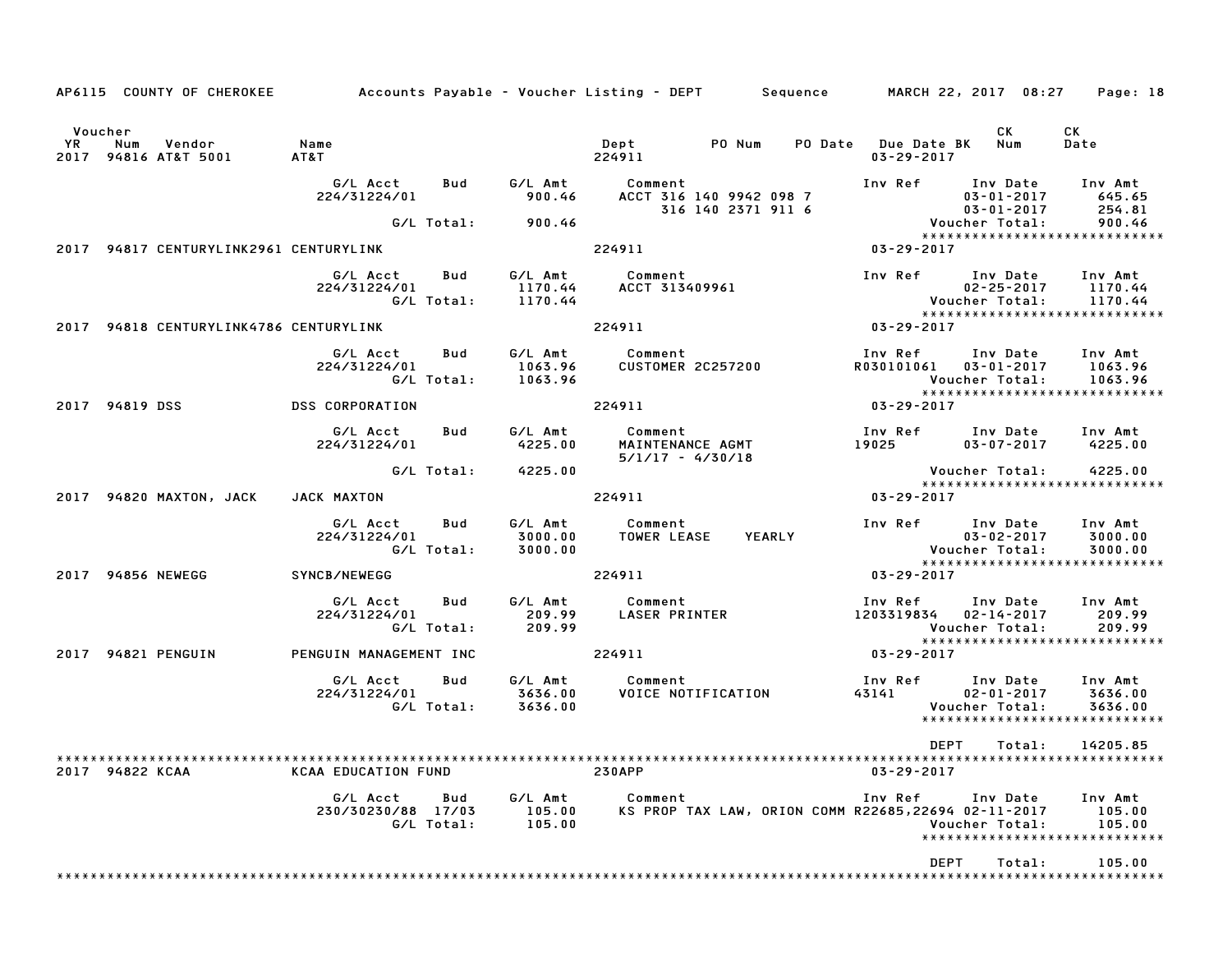| AP6115 COUNTY OF CHEROKEE                            |                                                              |                             | Accounts Payable – Voucher Listing – DEPT         Sequence                                                                                                    | MARCH 22, 2017 08:27                                                                                                                                                                       | Page: 19                                                                 |
|------------------------------------------------------|--------------------------------------------------------------|-----------------------------|---------------------------------------------------------------------------------------------------------------------------------------------------------------|--------------------------------------------------------------------------------------------------------------------------------------------------------------------------------------------|--------------------------------------------------------------------------|
| Voucher<br>YR.<br>Num<br>Vendor<br>2017 94826 KS GAS | Name<br><b>KANSAS GAS SERVICE</b>                            |                             | CK<br>СK<br>Dept<br>PO Num<br>PO Date<br>300ELDERLY                                                                                                           | Due Date BK<br>Num<br>$03 - 29 - 2017$                                                                                                                                                     | Date                                                                     |
|                                                      | G/L Acct<br>Bud<br>300/30300/72 17/03<br>17/03<br>G/L Total: | G/L Amt<br>440.98<br>440.98 | Comment<br>ACCT 510724504 2014982 18<br>510074383 1179346 45                                                                                                  | Inv Ref<br>Inv Date<br>$03 - 10 - 2017$<br>$03 - 16 - 2017$<br>Voucher Total:<br>*****************************                                                                             | Inv Amt<br>54.87<br>386.11<br>440.98                                     |
|                                                      |                                                              |                             |                                                                                                                                                               | <b>DEPT</b><br>Total:                                                                                                                                                                      | 440.98                                                                   |
| 2017 94838 COMMERCE VISA                             | <b>COMMERCE BANK</b>                                         |                             | ************************<br>304SPIDER                                                                                                                         | ***********************************<br>$03 - 29 - 2017$                                                                                                                                    |                                                                          |
|                                                      | G/L Acct<br>Bud<br>304/31304/01                              | G/L Amt<br>148.89           | Comment<br>ACCT                                                                                                                                               | Inv Ref<br>Inv Date                                                                                                                                                                        | Inv Amt                                                                  |
|                                                      |                                                              |                             | <b>BEAU HAMLIN</b><br>LJS<br><b>ARBYS</b><br>KWIK SHOP<br>BUFFALO WILD WINGS                                                                                  | $02 - 19 - 2017$<br>$02 - 20 - 2017$<br>$02 - 20 - 2017$<br>$02 - 20 - 2017$                                                                                                               | 10.02<br>8.03<br>34.01<br>16.94                                          |
|                                                      |                                                              |                             | <b>MCDONALDS</b><br><b>SAMYS STEAKHOUSE</b><br><b>APPLEBEES</b>                                                                                               | $02 - 21 - 2017$<br>$02 - 21 - 2017$<br>$02 - 22 - 2017$                                                                                                                                   | 8.25<br>27.22<br>10.87                                                   |
|                                                      |                                                              |                             | <b>BURGER KING</b><br>GOLDEN CORRAL<br><b>WENDYS</b><br>PEACHWAVE FROZEN YOGURT                                                                               | $02 - 22 - 2017$<br>$02 - 23 - 2017$<br>$02 - 23 - 2017$<br>$02 - 23 - 2017$                                                                                                               | 8.25<br>16.06<br>4.35<br>4.89                                            |
|                                                      | G/L Total:                                                   | 148.89                      |                                                                                                                                                               | Voucher Total:                                                                                                                                                                             | 148.89                                                                   |
| 94839 COMMERCE VISA<br>2017                          | <b>COMMERCE BANK</b>                                         |                             | 304SPIDER                                                                                                                                                     | *****************************<br>$03 - 29 - 2017$                                                                                                                                          |                                                                          |
|                                                      | G/L Acct<br>Bud<br>304/31304/01                              | G/L Amt<br>16.61            | Comment<br>ACCT 0                                                                                                                                             | Inv Ref<br>Inv Date                                                                                                                                                                        | Inv Amt                                                                  |
|                                                      |                                                              |                             | BEAU HAMLIN<br>DAIRY QUEEN<br>DAIRY QUEEN<br>MCDONALDS                                                                                                        | $02 - 24 - 2017$<br>$02 - 24 - 2017$<br>$02 - 24 - 2017$                                                                                                                                   | 3.47<br>8.15<br>4.99                                                     |
|                                                      | G/L Total:                                                   | 16.61                       |                                                                                                                                                               | Voucher Total:<br>*****************************                                                                                                                                            | 16.61                                                                    |
| 94840 COMMERCE VISA<br>2017                          | <b>COMMERCE BANK</b>                                         |                             | 304SPIDER                                                                                                                                                     | $03 - 29 - 2017$                                                                                                                                                                           |                                                                          |
|                                                      | G/L Acct<br>Bud<br>304/31304/01                              | G/L Amt<br>139.38           | Comment<br>ACCT 0<br><b>BRIAN KERNS</b>                                                                                                                       | Inv Ref<br>Inv Date                                                                                                                                                                        | Inv Amt                                                                  |
|                                                      |                                                              |                             | LJS<br><b>ARBYS</b><br>BUFFALO WILD WINGS<br>MCDONALDS<br><b>SAMYS STEAKHOUSE</b><br><b>APPLEBEES</b><br><b>BURGER KING</b><br>GOLDEN CORRAL<br><b>WENDYS</b> | $02 - 19 - 2017$<br>$02 - 20 - 2017$<br>$02 - 20 - 2017$<br>$02 - 21 - 2017$<br>$02 - 21 - 2017$<br>$02 - 22 - 2017$<br>$02 - 22 - 2017$<br>1<br>$02 - 23 - 2017$<br>1<br>$02 - 23 - 2017$ | 7.85<br>7.02<br>11.40<br>5.73<br>26.32<br>10.86<br>8.90<br>16.06<br>4.35 |
|                                                      |                                                              |                             | <b>PEACHWAVE</b>                                                                                                                                              | $\mathbf{1}$<br>$02 - 23 - 2017$                                                                                                                                                           | 4.89                                                                     |
|                                                      | G/L Total:                                                   | 139.38                      | PHILLIPS 66                                                                                                                                                   | $02 - 24 - 2017$<br>Voucher Total:<br>*****************************                                                                                                                        | 36.00<br>139.38                                                          |